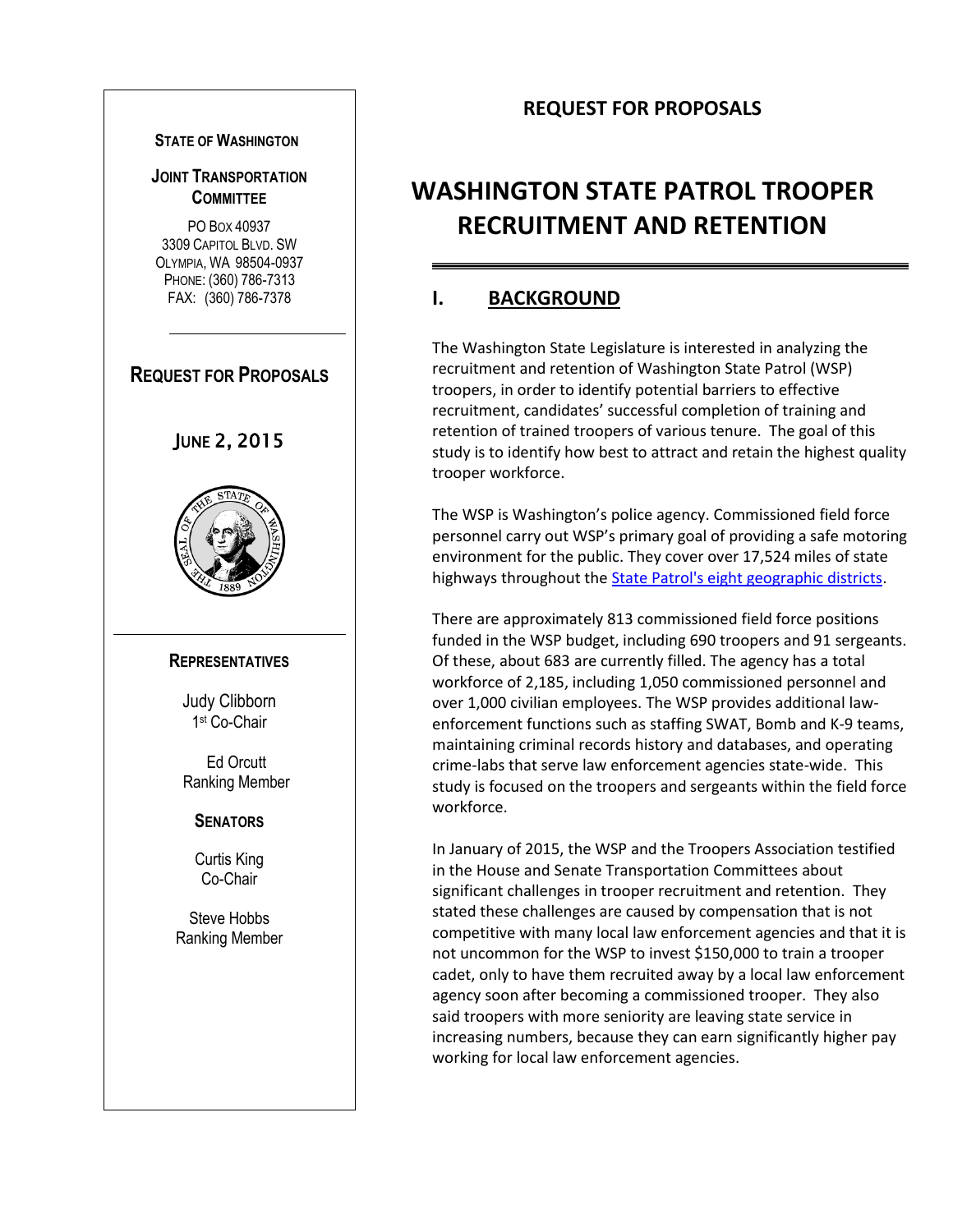Some have suggested that other factors contribute to WSP's recruitment and retention problems including signing bonuses that local agencies are offering to new Academy graduates and WSP practices that lead to frequent relocation early in a trooper's career.

A variety of individuals have expressed their beliefs about the degree of the recruitment and retention problems at the WSP, and the root causes of those problems. This includes legislators and their staff, WSP management, WSP collective bargaining unit members and their agents, and others. It will be important in this study to identify the actual (and not perceived) obstacles to recruitment and retention, and to recommend cost-effective solutions to those problems.

#### **Recruitment**

The entry-level trooper position is the trooper cadet. The WSP recruits trooper cadets year-round, utilizing media campaigns, specialized recruitment officers dispersed throughout the state, and targeted marketing.

Potential cadets must meet a lengthy list of [hiring standards and minimum requirements](http://www.wsp.wa.gov/employment/trooper.htm) to be eligible for commissioned career opportunities. This list is said to be similar to other entry-level law enforcement positions in Washington*.* The application process includes a physical fitness test; drug use and criminal history questionnaire; a background investigation; and a physical, psychological, polygraph and written examination. The WSP recently relaxed some drug-use history limitations in response to the 2012 legalization of recreational marijuana.

Approximately one applicant out of 40 is chosen to be a trooper cadet.

WSP troopers can be placed in jobs anywhere in the state. They are likely to receive placement within their first or second choice of region and can remain there in their current job, or request a transfer. WSP believes this possibility of placement anywhere in the state contributes to the WSP having a smaller recruitment pool than local law enforcement agencies.

The WSP recently conducted a survey of prospective law enforcement officer applicants and currentlyemployed police officers to inform future recruitment, hiring, and retention efforts as well as needed adjustments. The results of the survey are summarized in the presentation provided to the House Transportation Committee by the WSP on January 15, 2015 (page 8). The WSP will make the whole survey and results available to the Successful Consultant.

#### **Training**

The WSP operates its own law-enforcement training Academy in Shelton, Washington; local law enforcement officers in the state attend Criminal Justice Training Commission courses in Burien or Spokane, Washington. The WSP Academy trains trooper cadets and serves all other WSP training needs. A [2009 study](http://leg.wa.gov/JTC/Pages/data.aspx) compares the training requirements at these two agencies.

A successful applicant is hired by the WSP as a trooper cadet and is appointed to work a field cadet position until he or she is determined to be ready for an arming class (a seven-week firearms course). Following successful completion of the arming class, the cadet attends the Academy for an 18-week basic training course. Following successful completion of the Academy, the trooper cadet is then placed with an experienced training officer for eight weeks of practical instruction. After successfully completing the classroom and practical phases of training, the cadet graduates as a commissioned trooper.

The entire training period for a trooper cadet typically is eight months.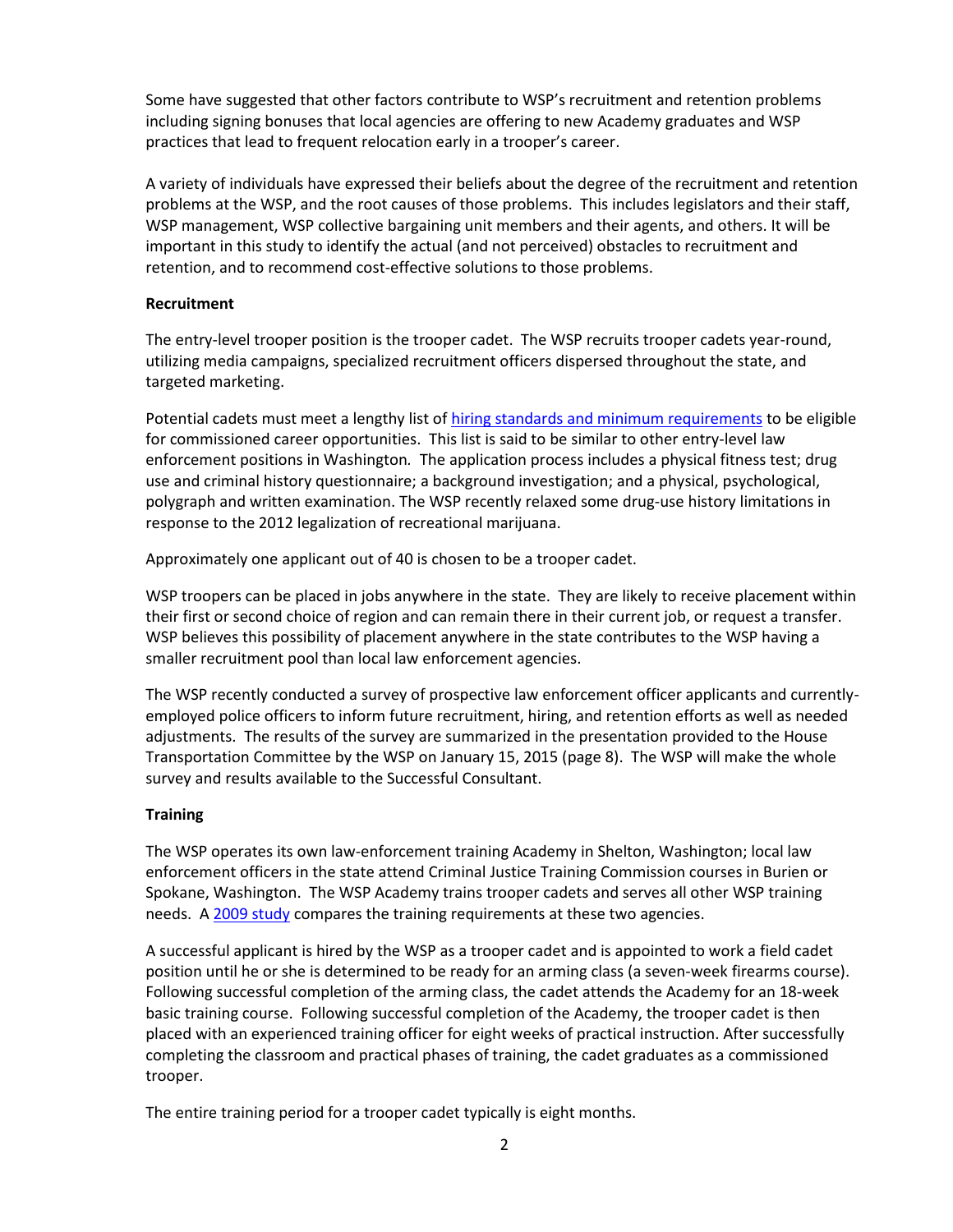#### **State Investment**

By the time a cadet is commissioned as a state trooper, WSP has invested approximately \$150,000 to train, uniform and equip each cadet. This includes the following:

- Training -- \$33,600
- Outfitting/Equipment -- \$19,800
- Vehicle -- \$54,200
- Salary/Benefits -- \$42,200

#### **Retention**

Currently there are 690 trooper and 91 sergeant positions funded in the WSP field force, of which 98 are vacant. The recent rate of attrition is approximately five Full Time Equivalent (FTE) troopers/month; historical attrition is closer to 2 FTE troopers/month. Over the past year, 11 troopers have left the WSP to take positions with other law enforcement agencies.

#### **Retirements**

WSP has stated that 209 commissioned officers are eligible to retire by 2017. Of those, 93 are troopers and 116 are more senior officers. Because WSP fills sergeant, lieutenant, captain and assistant chief positions from within, vacancies in more senior officer positions lead directly to vacancies in the trooper workforce. Therefore, retirements of any commissioned officers have a direct impact on trooper retention figures.

#### **Compensation**

A starting trooper cadet is paid \$3,747 per month. Upon graduation from the Academy, the base pay increases to \$4,009. Pay increases to \$4,250 at six months, then annual increases are provided. At 4.5 years of service, monthly base pay is \$5,366.

In addition to th[e base pay, troopers can receive](http://www.wsp.wa.gov/employment/benefits.htm) additional pay based on their qualifications and assignment (i.e. geographic location, shift differential, educational incentive, specialty pay, etc.). Following five years of employment, troopers are eligible for longevity pay, a 2% percentage increase per five years of service.

The Governor's Office of Financial Management conducts salary surveys every two years that provides information on the prevailing wage for classes of law enforcement positions within the WSP. The most [recent state salary survey](http://leg.wa.gov/JTC/Documents/2014_WSP_SalarySurvey.pdf) identifies that trooper pay is typically below the average for comparable positions at other law enforcement agencies within Washington State.

In 2014, the Troopers Association won pay raises [of 7% on 7/1/2015 and 3% on 7/1/2016](http://ofm.wa.gov/labor/arbitration/interest/15-17/wspta.pdf) through interest arbitration.

The Legislature has approved the salary increases.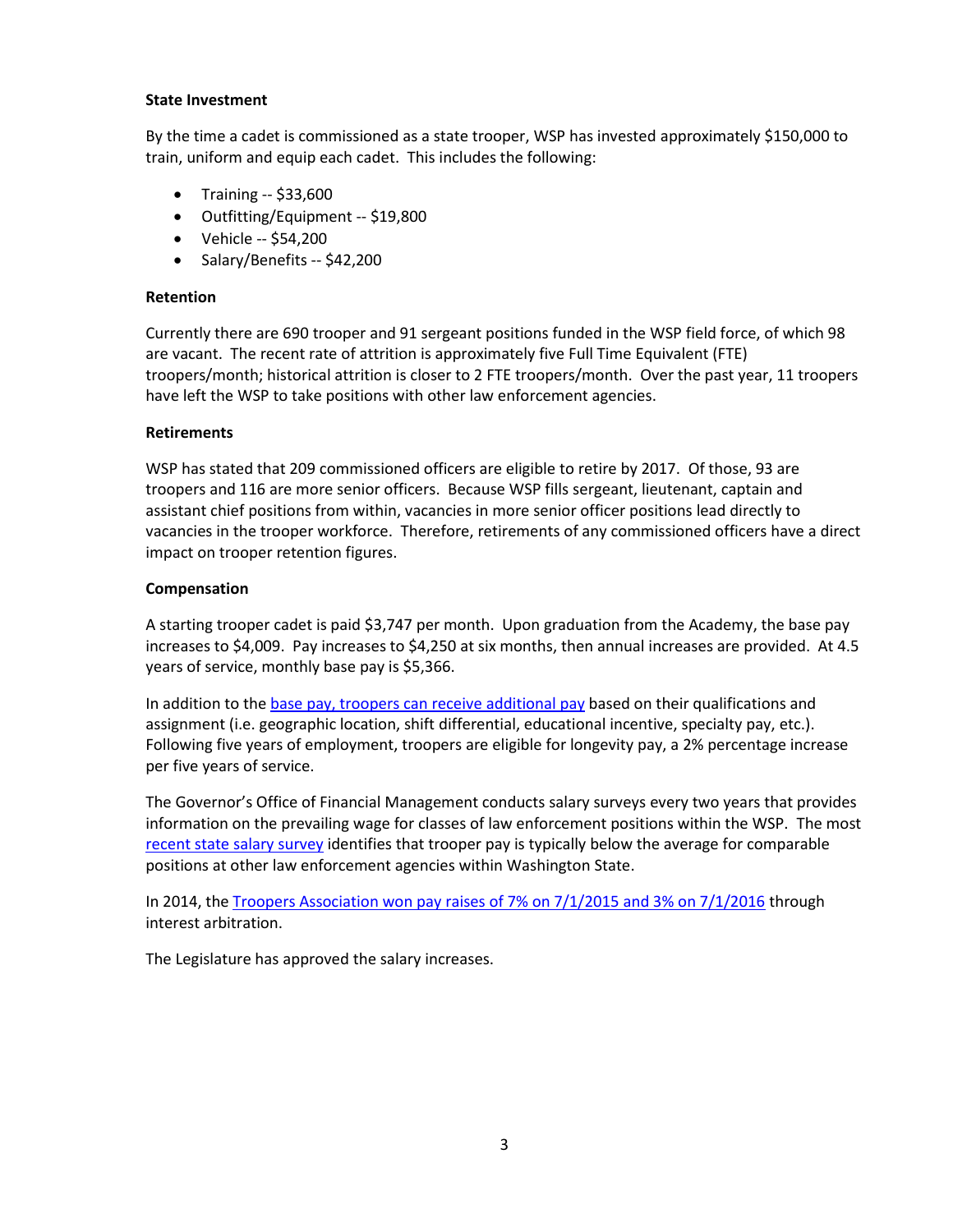# **II. SCOPE OF WORK**

Purpose: The purpose of the study is to identify the extent of the recruitment and retention problem in WSP's field force, and its impact on their ability to carry out their mission; identify factors contributing to field force recruitment and retention problems; evaluate future field force recruitment and retention concerns that WSP should anticipate and address; and propose cost-effective solutions to address them.

The study must:

- Provide an overview of current attrition rates.
- Evaluate the most current WSP salary survey and retention and recruitment studies, including an analysis of the findings and methodologies.
- Identify factors contributing to field force recruitment and retention problems.
- Identify best practices for recruitment and retention of law enforcement officers.
- Recommend ways to improve existing recruitment programs.
- Recommend whether changes to the training programs would address recruitment problems.
- Identify options and strategies to reduce the average number of field force positions that are vacant.
- Identify options and strategies to address the significant number of expected commissioned officer vacancies in the near term resulting from the potential retirements.
- Recommend where compensation adjustments should be targeted to most effectively address recruitment and retention challenges.
- Other recommendations for relevant cost-effective personnel strategies.

As part of the study, the Consultant shall identify whether the problems and solutions are unique to WSP, or the extent to which they are shared by other local law enforcement agencies in Washington.

The Consultant shall work with the Washington State Patrol to identify the costs and/or potential savings of each recommendation.

The Consultant shall submit a draft final report by December 14, 2015.

#### **Subject Matter Workgroup**

The JTC will appoint a Subject Matter Workgroup to serve as a resource to the Consultant. Members will include representatives from the Washington State Patrol, the Governor's Office of Financial Management, the Washington State Patrol Troopers Association, and, if needed, additional entities to assist with obtaining information from local law enforcement agencies. Other members will be appointed as needed.

#### **Staff Workgroup**

A Staff Workgroup will also provide support during the study. The Staff Workgroup will be comprised of staff from the JTC, House and Senate Transportation Committees, and the Governor's Office of Financial Management. The Consultant should expect to work with the Staff Workgroup throughout the study, to solicit input, present draft materials before they are shared publicly, and to review findings, recommendations and draft reports.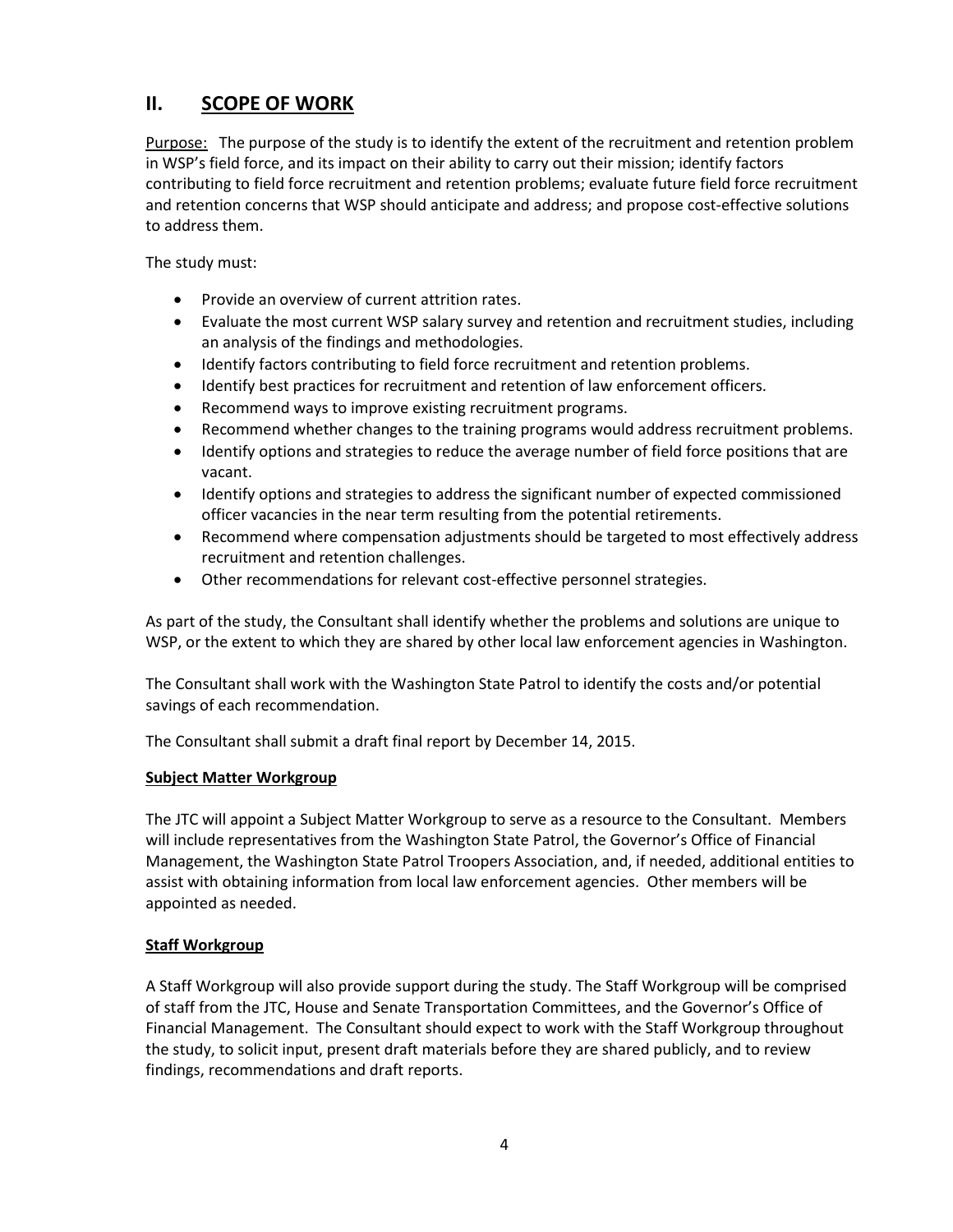# **TASKS TO BE COMPLETED IN STUDY**

The description of tasks below is not intended to fully encompass the study tasks, but instead includes the minimum requirements, in order to provide the Consultant with a framework for the study. **Consultants are encouraged to recommend additions and/or alternatives to better accomplish the study's tasks.**

### **TASK 1: EVALUATE CURRENT FIELD FORCE WORKFORCE**

Task 1 is intended to evaluate the composition, compensation and years of service of the current field force workforce at WSP, and the outlook for the composition of the future field force workforce. At a minimum, the Consultant will:

- a. Document the current pay and benefits for field force by years of service, and include categories of pay (i.e., base pay, incentive pay, overtime, etc.)
- b. Identify the number of field force in three seniority categories: 0-5 years of service, 6-15 years of service, and 15+ years of service.
- c. Identify the current number of vacancies and estimate future vacancies based on attrition rates.
- d. Evaluate this data for trends, including potential future trends, and impacts on the composition of the future field force workforce and WSP's ability to carry out its mission.
	- Today
	- $\bullet$  In 5 years
	- $\bullet$  In 10 years
- e. As part of this task, evaluate how these trends compare with the experience of other Washington law enforcement agencies.

WSP will compile the data requested in sub-sections (a) and (b) and make it available to the consultant at the beginning of the study.

Deliverable: White paper

# **TASK 2: EVALUATE WSP'S RECRUITMENT EFFORTS AND PROPOSE WAYS TO ADDRESS RECRUITMENT PROBLEMS**

Task 2 will evaluate the WSP's trooper recruitment efforts. The Consultant will quantify the extent of the recruitment problem at the WSP, and, at a minimum, answer the following questions:

- a. What draws recruits to the WSP? Why do they want to be a trooper? Why do some applicants decide on a different law enforcement career path?
- b. What are the barriers to an applicant becoming a cadet, and a cadet becoming a trooper?
- c. Provide a high-level comparison of training requirements for a WSP trooper and officers of the top competing agencies in Washington State
- d. For all cadet classes from 2010 to the present, identify:
	- Number of cadets who started in the class and who graduated;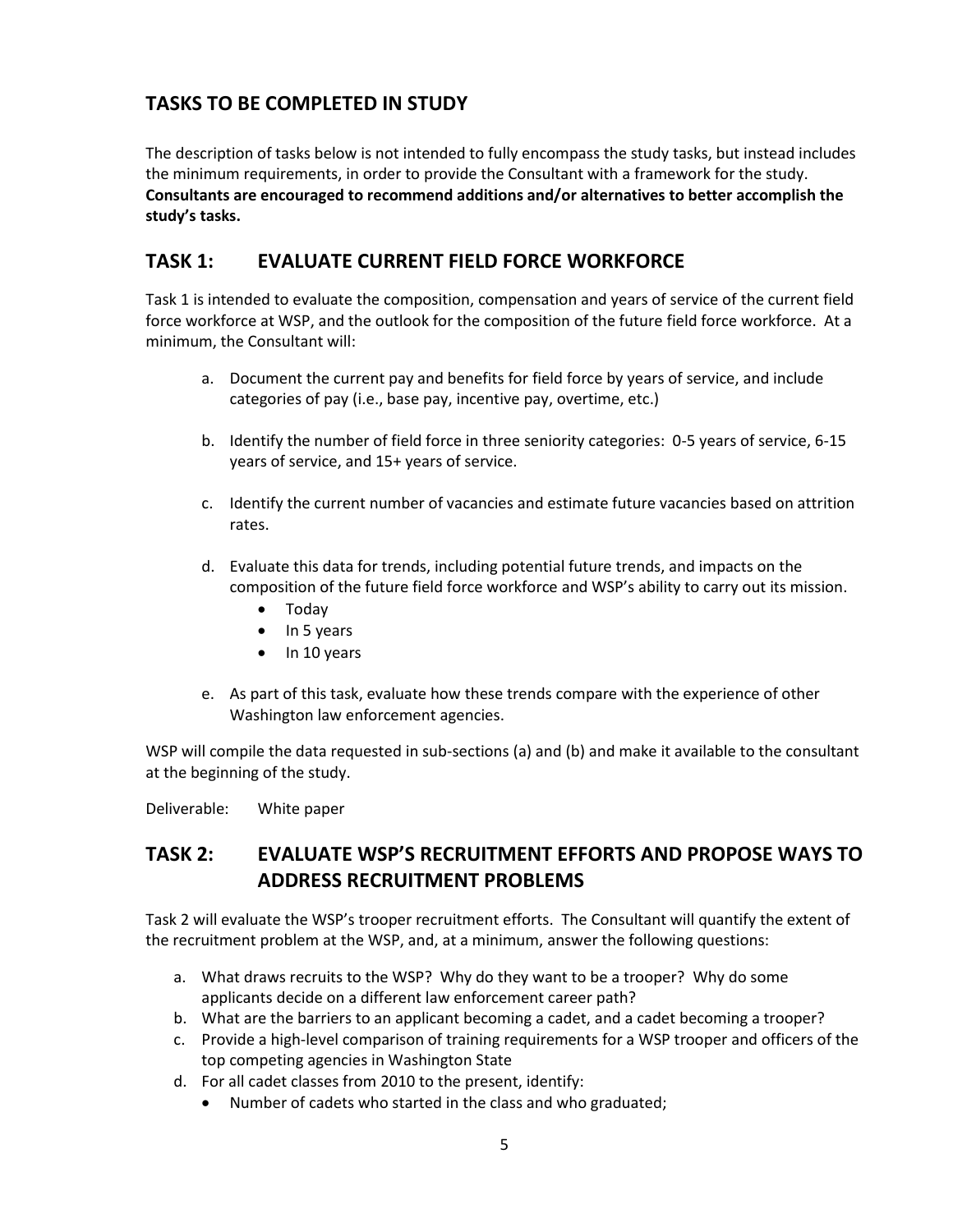- Of those who graduated, how many have remained at the WSP;
- Of those who did not graduate, how many failed and how many dropped out; and
- For those who have left WSP, and to the extent possible, the reasons they left the WSP.
- e. Are there WSP policies or practices that are contributing to the recruitment problems?
- f. What are the WSP costs associated with recruitment?
- g. Are there specific trooper jobs that are more at risk for recruitment problems than other jobs?
- h. Does the collective bargaining agreement impact recruitment of cadets and if so, how?
- i. What is a sustainable rate of trooper recruitment for WSP to ensure an adequate level of staffing sufficient to carry out its mission?

The WSP will compile the data requested in (d) above and make it available to the Consultant at the beginning of the study. Also, WSP recently conducted a survey of prospective law enforcement applicants and currently employed police officers to inform recruitment, hiring and retention efforts and adjustments. The Consultant may use this survey to inform this task, and may supplement it with additional surveys as needed.

As part of this Task, the Consultant shall identify best practices for recruitment and selection of lawenforcement officer trainees, particularly state police.

After identifying the recruitment problems, the Consultant shall propose cost-effective recruitment strategies and the steps to implement them at the WSP, and other cost-effective solutions to address the WSP's recruitment challenges.

Deliverable: White paper

# **TASK 3: EVALUATE RETENTION ISSUES AND PROPOSE WAYS TO ADDRESS THEM**

Task 3 will evaluate WSP retention issues, looking at three categories of seniority (0-5 years, 6-15 years, 15+ years of service). The Consultant shall quantify the extent of the retention problem, and identify how retention issues could impact the stability of the field force workforce and the WSP's ability to carry out its mission in the next 5-10 years.

Retention is affected by forces internal to and external to WSP. Internal forces may include retirements leading to promotions from within, resulting in trooper vacancies. External forces may include salary, geographic location, and others. The Consultant shall evaluate both internal and external forces affecting field force retention.

There are assertions that the WSP loses many new recruits to other law enforcement agencies shortly after they have graduated from the Academy. The WSP recently conducted a survey of prospective law enforcement applicants and currently employed police officers to inform recruitment, hiring and retention efforts and adjustments. The Consultant may use this survey to inform this task, and may supplement it with additional surveys as needed.

In conducting Task 3, the Consultant should answer at least the following questions:

- a. For each seniority category, to the extent possible, identify
	- How many commissioned officers have left WSP in the last 5 years
	- When and why did they leave, and where did they go
- b. Identify current barriers to retaining commissioned officers, by seniority category.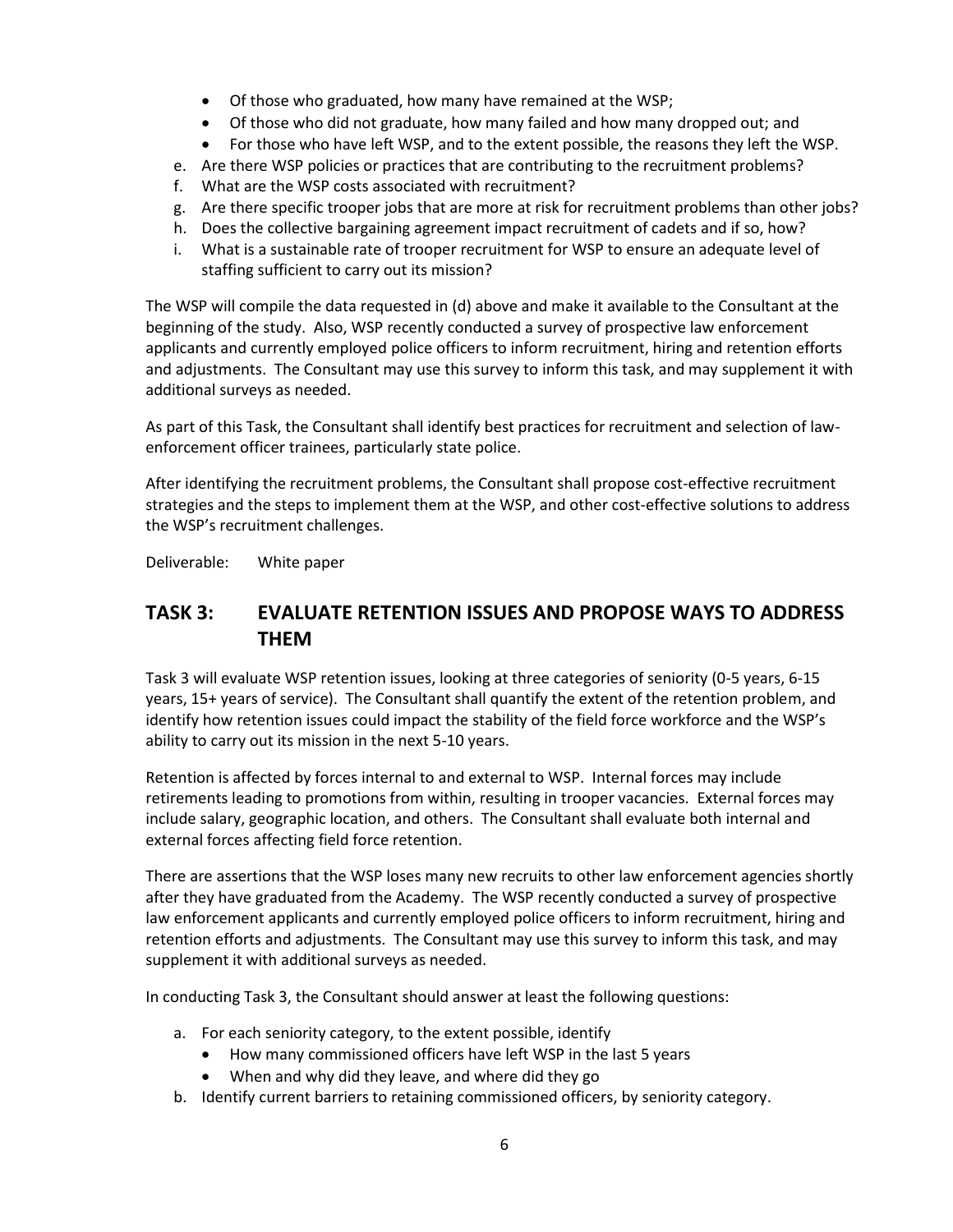- c. Are there specific jobs (i.e. K-9, Drug Recognition Expert, etc.) that are more at risk for retention problems than other jobs?
- d. Does the collective bargaining agreement impact retention of commissioned officers?
- e. Is the rate of attrition similar or dissimilar to other law enforcement agencies in Washington and in other state police agencies?
- f. What is a sustainable rate of commissioned officer attrition for the WSP to ensure an adequate level of staffing to carry out its mission?
- g. Are there current WSP policies or practices that are contributing to retention problems?

As part of Task 3, the Consultant shall:

- a. Identify best practices for retention of law-enforcement officers, particularly state police
- b. Using information developed in Task 1 and elsewhere in the study, identify options and strategies to address the significant number of expected vacancies in the near term resulting from the potential retirement of approximately a third of the commissioned officers
- c. Propose options and strategies to reduce the average number of vacant trooper positions
- d. Recommend cost-effective retention strategies and the steps to implement the strategies in Washington State

Deliverable: White paper

### **TASK 4: WORK WITH SUBJECT MATTER AND STAFF WORKGROUPS**

The Consultant will work with the Subject Matter and Staff Workgroups throughout the study. The Consultant's study proposal shall describe how the Workgroups will be incorporated into each task of the study, and whether they should be combined into a single workgroup.

The Consultant should generally expect to provide copies of all materials needed for meetings with these workgroups.

#### **Subject Matter Workgroup**

The JTC will appoint a Subject Matter Workgroup to serve as a resource to the Consultant. Members will include representatives from the Washington State Patrol, the Governor's Office of Financial Management, the Washington State Patrol Troopers Association, and, if needed, additional entities to assist with obtaining information from local law enforcement agencies. Other members will be appointed as the need arises.

This Workgroup will help provide information to the Consultant, and may be called upon to review findings, recommendations and draft reports. However, any findings, recommendations and study reports are those of the Consultant, not this Workgroup.

#### **Staff Workgroup**

A Staff Workgroup will also provide support throughout the study, and will likely attend most if not all meetings of the Subject Matter Workgroup. The Staff Workgroup will be comprised of staff from the JTC, House and Senate Transportation Committees, and the Governor's Office of Financial Management. The Consultant should expect to work with the Staff Workgroup throughout the study,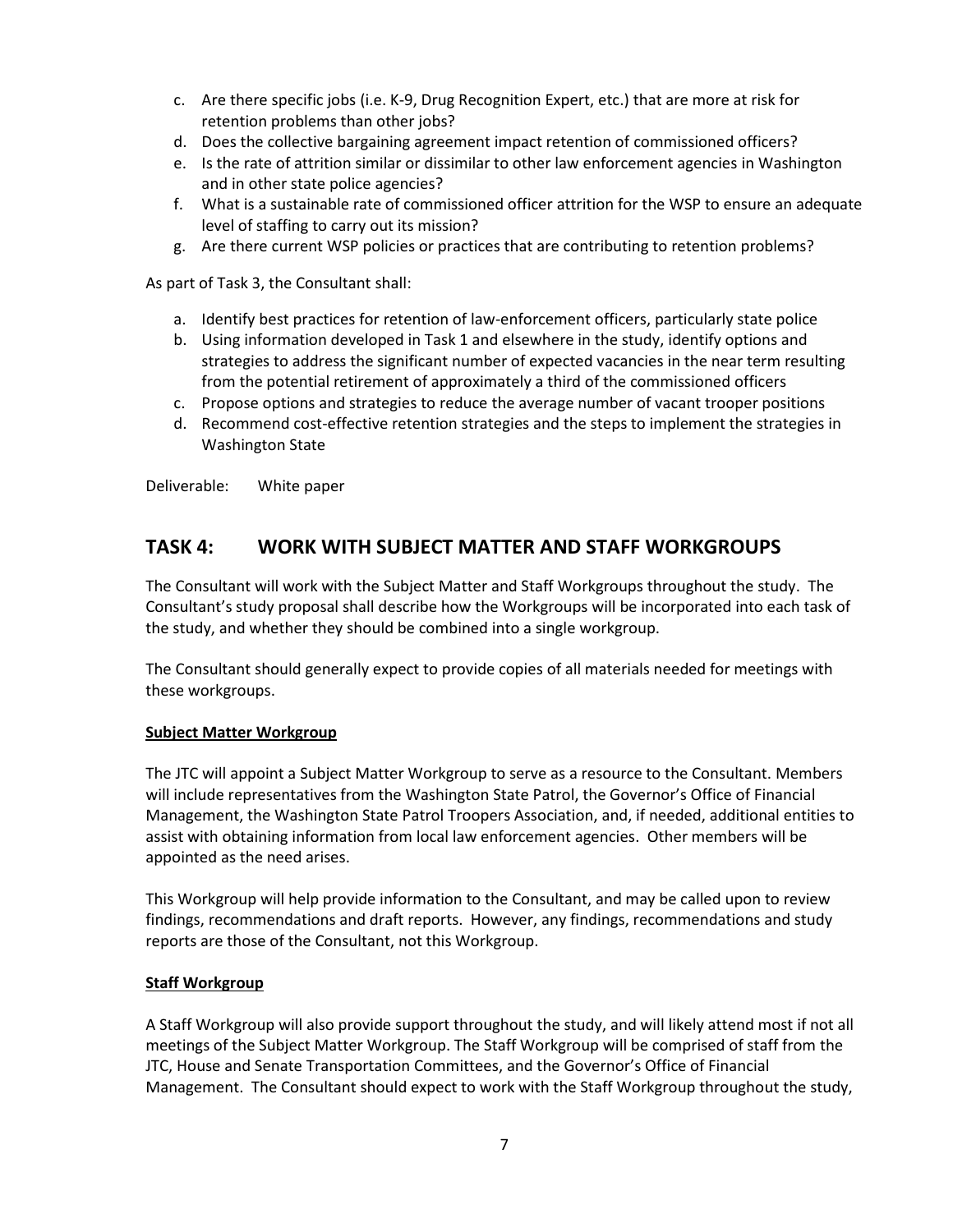to solicit input, present draft materials before they are shared publicly, and to review findings, recommendations and draft reports.

# **TASK 5: DRAFT AND FINAL REPORTS**

The Consultant will prepare a draft and draft final report on the study, which shall summarize the study, include recommendations to address the problems identified throughout the course of the study, and an estimate of the costs to implement the recommendations. The reports shall indicate which statutes and/or rules, if any, would need to be changed to enact the Consultant's recommendation. The white papers described above may be included as part of the report, and should at least be included in the report appendix.

The Consultant shall present a draft report to the JTC Project Manager and Staff Workgroup approximately one month before the Report due-date (preferably by November 23, 2015) for comments and suggestions. The Consultant shall work with the JTC Project Manager on review of the draft reports, and incorporate any needed changes.

The JTC desires to have the final draft report by December 14, 2015. However, if the Consultant determines at the outset of the study that it is not feasible to meet this deadline, please offer an alternative due date, state the reasons why, and include in the proposal an outline of what seems feasible to deliver by December 14, 2015.

Deliverable: Draft and final reports

# **TASK 6: PRESENTATIONS**

The Consultant will attend and provide study updates at the following meetings:

- October 22, 2015, JTC meeting in Olympia
- December 17, 2015, presentation of draft final report, JTC meeting in Olympia.
- One presentation each to the House and Senate Transportation Committees during the 2016 legislative session, at the Committees' discretion. These two presentations would likely occur on the same day.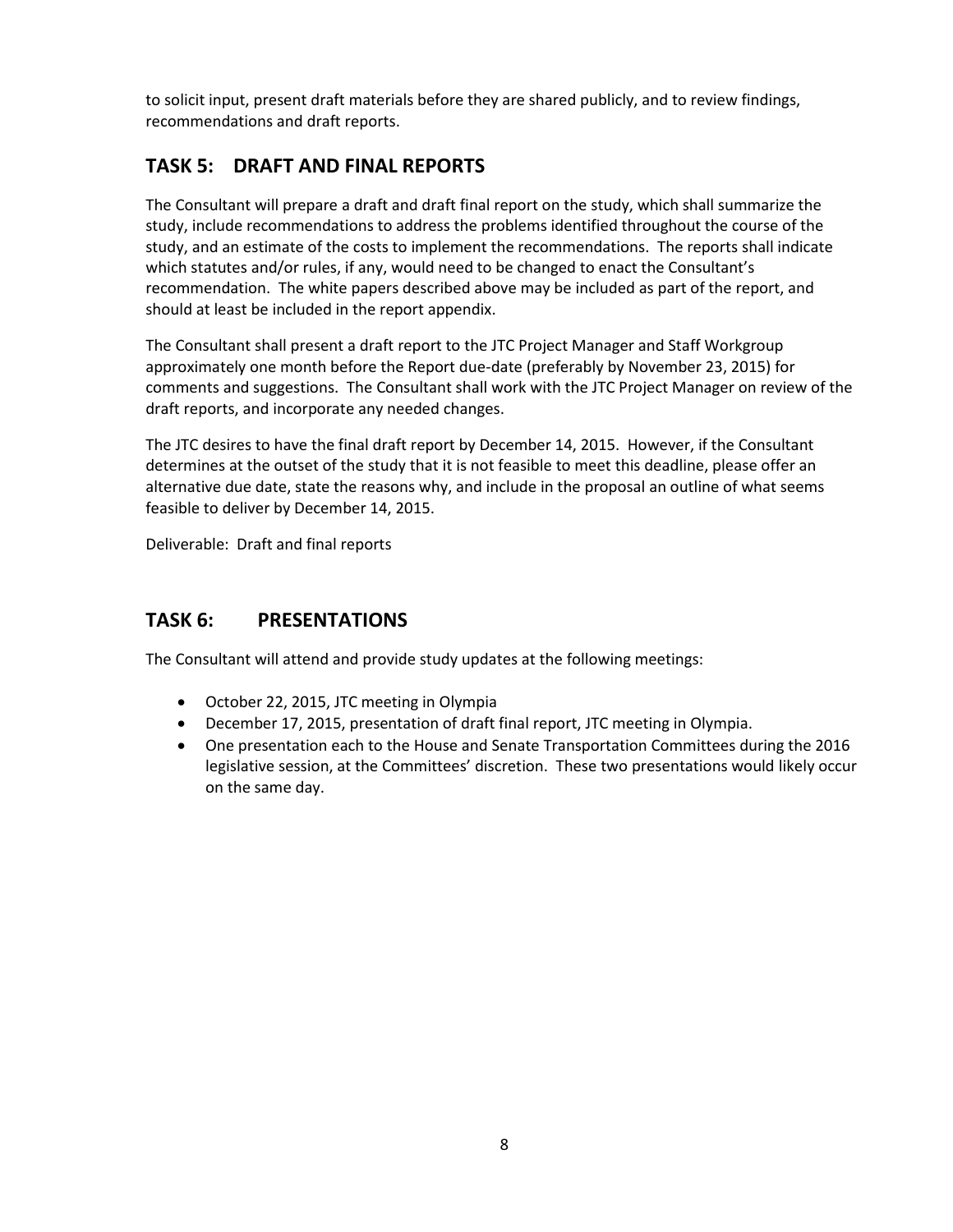# **III. CONTRACT DELIVERABLES**

The successful Consultant will provide the following services and deliverables:

- 1. Within five (5) calendar days of the announcement of the apparent successful Consultant, the Consultant shall submit a work plan to meet the requirements of Section II of this RFP, with any changes necessary based on additional information. The work plan shall include:
	- Specific steps detailing how this study will be carried out
	- The specific tasks to be performed and by whom
	- The expected duration and level of effort in hours by person
	- The specific data that will be needed, along with data sources and
	- A schedule for performing the tasks.

The JTC will review, comment on, and approve the final work plan. Any subsequent changes to the work plan shall also require approval by the JTC.

- 2. In conducting the study, the Consultant shall coordinate and facilitate the Staff Workgroup meetings. The Consultant shall provide all meeting materials. JTC staff will be responsible for scheduling meetings, securing meeting locations, and providing food and refreshments for the meetings.
- 3. The Consultant Project Manager shall have, at a minimum, twice-monthly scheduled conference calls with the JTC Project Manager. Full or partial consultant team conference calls may be scheduled as needed.
- 4. The Consultant shall prepare and present to the JTC Project Manager, monthly written progress reports that address and summarize the issues in the Consultant's contracted Scope of Work and Work Plan.
- 5. The Consultant shall prepare draft white papers as described above in Tasks 1 through 3. These white papers may be used in the Final Report. The Consultant shall present a draft to the JTC Project Manager and Staff Workgroup, for comments and suggestions. The Consultant shall work with the JTC Project Manager on review of the draft white papers and PowerPoints, and incorporate any needed changes.
- 6. The Consultant shall present a draft report to the JTC Project Manager and Staff Workgroup approximately one month before the report due-date, for comments and suggestions. The Consultant shall work with the JTC Project Manager on review of the draft report, and incorporate any needed changes.
- 7. The Consultant shall submit the draft final report by December 14, 2015. The draft final report is not final until the four JTC Members have voted to accept it.
- 8. The Consultant may be requested to make a presentation to the House and Senate Transportation Committees during the 2016 legislative session. The decision will be up to the chairs of the House and Senate Transportation Committees.
- 9. The Consultant shall deliver copies of the approved Final Report in the following formats: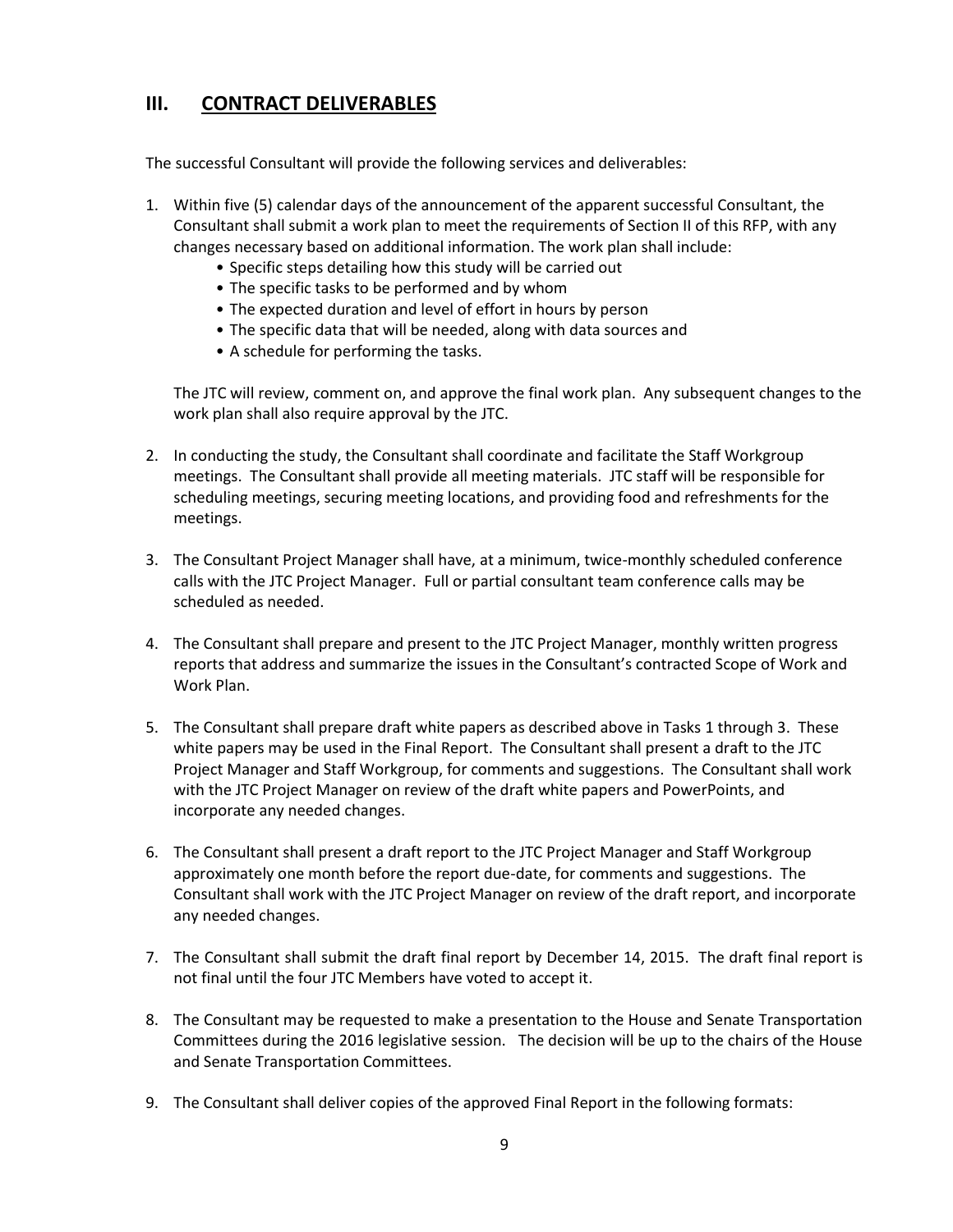- 25 printed and appropriately bound color copies
- Electronic version suitable as printing "master" (Word and PDF)
- Electronic version suitable for web-based distribution (PDF)

### **IV. OVERSIGHT AND ADMINISTRATIVE RESPONSIBILITY**

The JTC will have prime oversight for this study. The clients of this study are the four JTC Members (the Chairs and Ranking Members of the House and Senate Transportation Committees), who are represented in day-to-day study activities by the JTC Project Manager.

JTC staff will be responsible for the following activities:

- Prepare, publish and administer the RFP process.
- Coordinate the Consultant selection process and negotiate the contract.
- Administer the contract (review and approve invoices, ensure milestones are being met, etc.)
- Attend regularly scheduled briefings with Consultant.
- Receive, evaluate and edit Consultant products.
- Oversee communications and meetings between JTC, the Consultant, and the Subject Matter Workgroup and the Staff Workgroup

### **V. QUALIFICATIONS**

- Bidder must be licensed to do business in the state of Washington.
- JTC shall also examine Bidder for responsibility. Responsibility shall include such measures as insurance coverage that meets state requirements, references, prior experience and satisfaction of existing clients, and other information related to responsibility.

### **VI. DEFINITIONS**

- **Apparently Successful Bidder** or **Apparently Successful Consultant -** the Bidder or Consultant selected as the most qualified entity to perform the stated services.
- **Bidder or Consultant –** an entity intending to submit or submitting a proposal for the project.
- **JTC –** Joint Transportation Committee, a Washington State legislative agency governed by an Executive Committee comprised by the Chairs and Ranking Members of the House and Senate Transportation Committees. JTC shall mean the Executive Committee, Committee Coordinator, Project Manager, and/or any other staff of the JTC.
- **JTC Members –** the four Members of the JTC Executive Committee, who are the Chairs and Ranking Member of the House and Senate Transportation Committees.
- **JTC Coordinator –** the Chief Executive Officer of the Joint Transportation Committee.
- **RFP --** This Request for Proposals, any addendum or erratum thereto, Bidder's written questions and the respective answers, and any related correspondence that is addressed to all Bidders.
- **Contract definitions** are provided in the State of Washington General Terms and Conditions for personal services contracts in Exhibit A.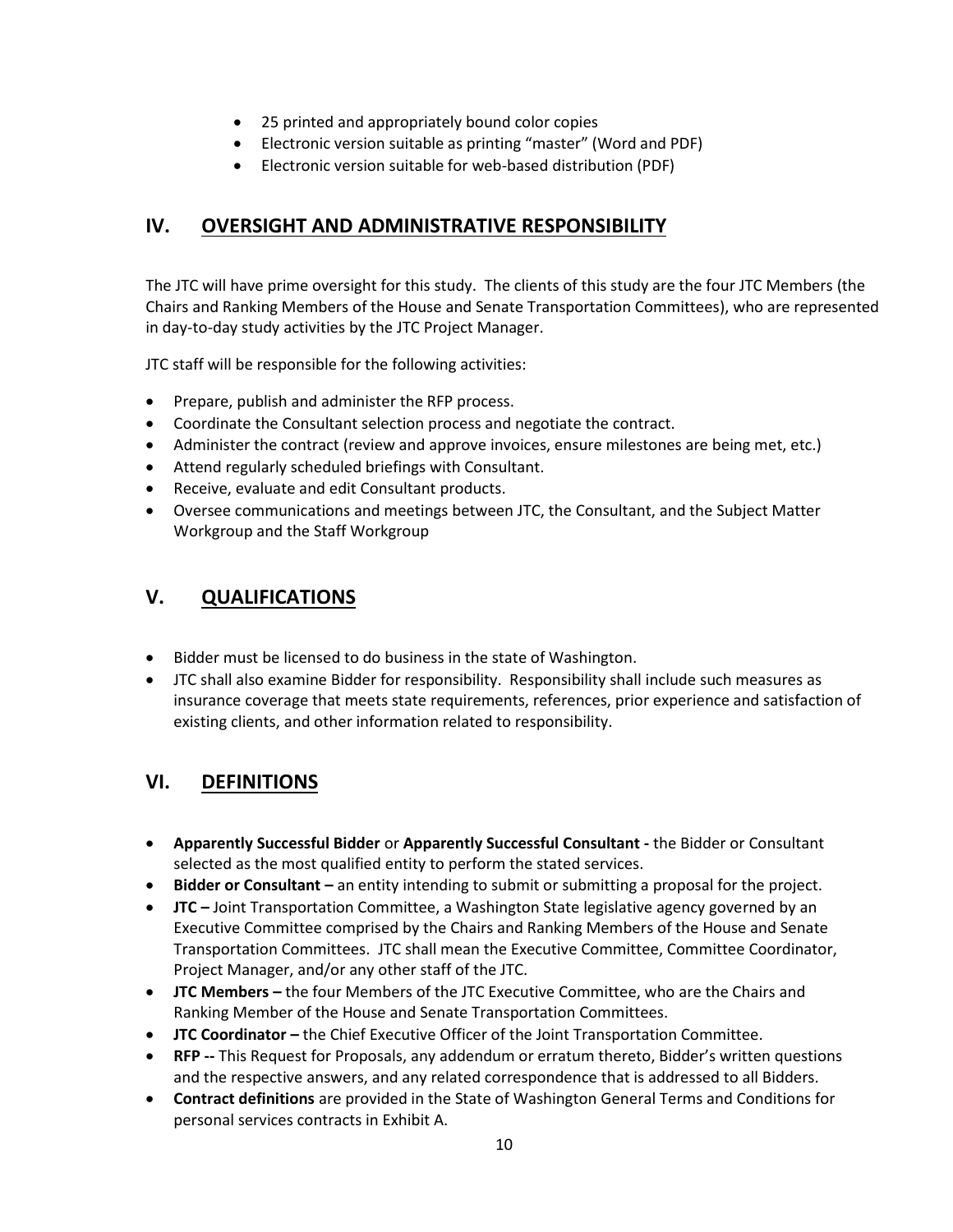# **VII. HELPFUL RESOURCES**

In addition to the resources listed in the Background and Scope of Work, the following resources are provided for convenience and additional background for preparation of proposals. These resources are not exhaustive, and should not be solely relied upon to the form the basis of a proposal or any subsequent recommendations.

*Washington State Patrol, Trooper Careers Information* <http://www.wsp.wa.gov/employment/requirements.htm> [http://www.wsp.wa.gov/employment/cadet\\_testing.htm](http://www.wsp.wa.gov/employment/cadet_testing.htm)

2015 Legislative Session – Testimony before the Transportation Committees

- January 15, 2015 before the House Transportation Committee, presentation by WSP [http://tvw.org/index.php?option=com\\_tvwplayer&eventID=2015011052](http://tvw.org/index.php?option=com_tvwplayer&eventID=2015011052)
- January 27, 2015 before the Senate Transportation Committee, hearing on SB 5304 [http://tvw.org/index.php?option=com\\_tvwplayer&eventID=2015011185](http://tvw.org/index.php?option=com_tvwplayer&eventID=2015011185)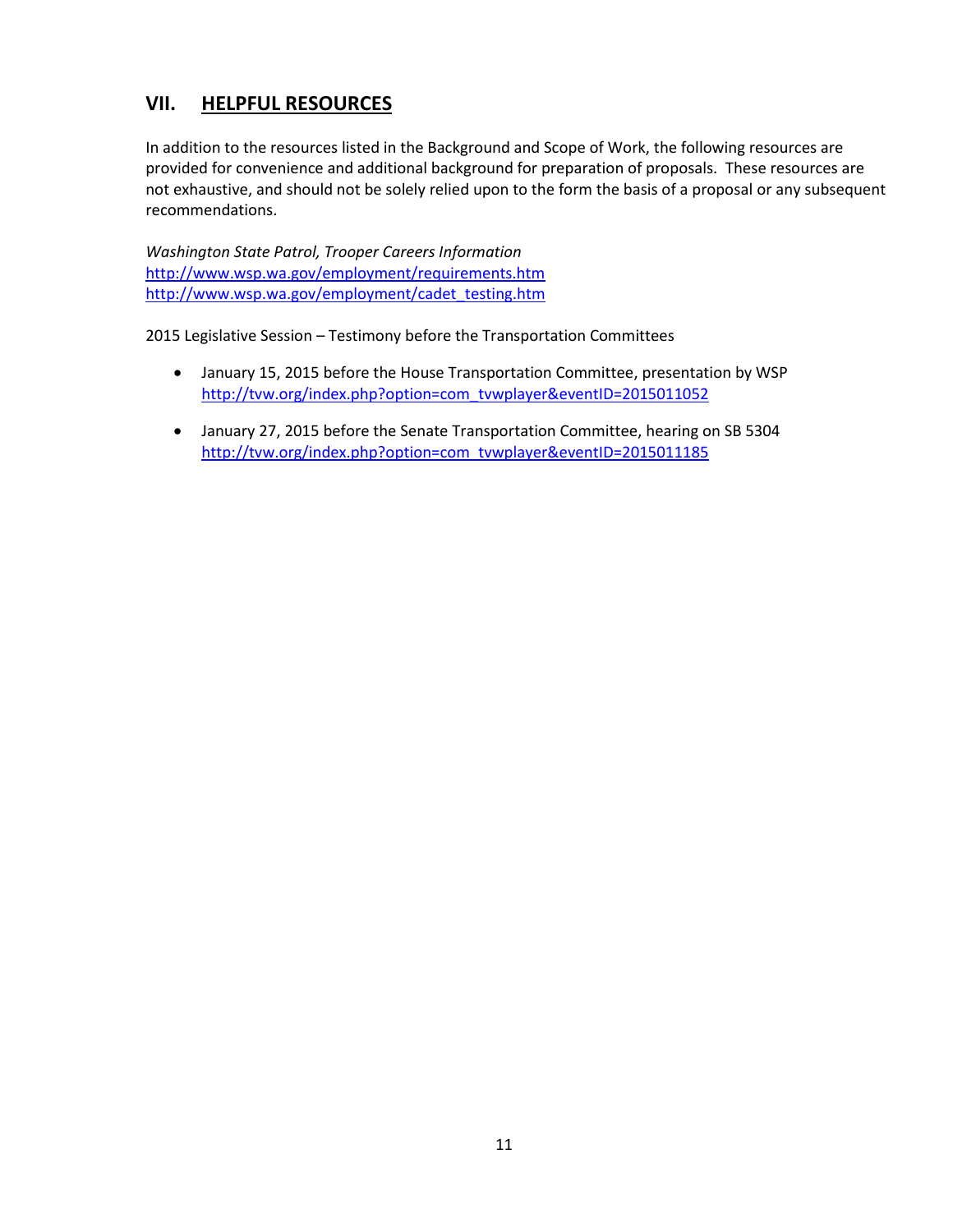# **VIII. PROJECT BUDGET**

The budget for this project shall not exceed a maximum of \$240,000. Any resulting contract for this project will be subject to the standard state of Washington General Terms and Conditions for personal services contracts. A copy is attached to this RFP as Exhibit A.

# **IX. INSTRUCTION TO BIDDERS**

#### **A. SUBMISSION OF PROPOSAL**

**NOTE:** All times listed below refer to local time in Olympia, Washington.

- 1. A Letter of Intent to Bid must be submitted either electronically or by paper copy by 5:00 p.m., local time in Olympia, on **June 11, 2015**, and must include company name, address and email address.
- 2. Bidders must submit seven copies of the proposal and one electronic PDF copy on CD.
- 3. Bidders must include one paper copy of two samples of previous work similar to this type of project and the internet link to these samples or an electronic copy on CD.
- 4. Proposals are due no later than **5:00 p.m., local time in Olympia, on June 23, 2015,** whether mailed or hand delivered. Late proposals will not be accepted and will be automatically disqualified. Proposals should be submitted to:

Joint Transportation Committee (JTC) Sonia Plasencia, RFP Coordinator P.O. Box 40937 3309 Capital Blvd Olympia, WA 98504-0937

- 5. Selected bidders will be required to attend oral interviews on **July 8, 2015**, at JTC's offices in Olympia and provide presentations at their expense. Selected bidders will be notified of the time of their scheduled interview and presentation.
- 6. All proposals and accompanying documentation become the property of the JTC and will not be returned.
- 7. JTC will not be liable for any costs associated with preparation and presentation of a proposal submitted in response to this RFP. The Bidder assumes responsibility for the travel and associated costs of Bidder personnel as they relate to bidding on this project.
- 8. In the event it becomes necessary to revise any part of this RFP, an addendum or erratum will be provided to all Bidders who submitted a Letter of Intent to bid.
- 9. After submission, Bidders will not be allowed to amend their proposal. Responses consisting solely of marketing material are not acceptable and will be rejected.
- 10. Questions regarding this RFP should be directed to Sonia Plasencia, RFP Coordinator, as the single point of contact for this solicitation, **by email only** to Sonia.Plasencia@leg.wa.gov. Inquiries concerning clarification of some aspect of the RFP will be accepted beginning at 9:00 a.m. on **June 2, 2015***.* No inquiries concerning the RFP will be accepted after 5:00 p.m., local time in Olympia, on **June 11, 2015***.* By **June 12 2015***,* responses to inquiries will be transmitted to all Bidders who have submitted a Letter of Intent to Bid.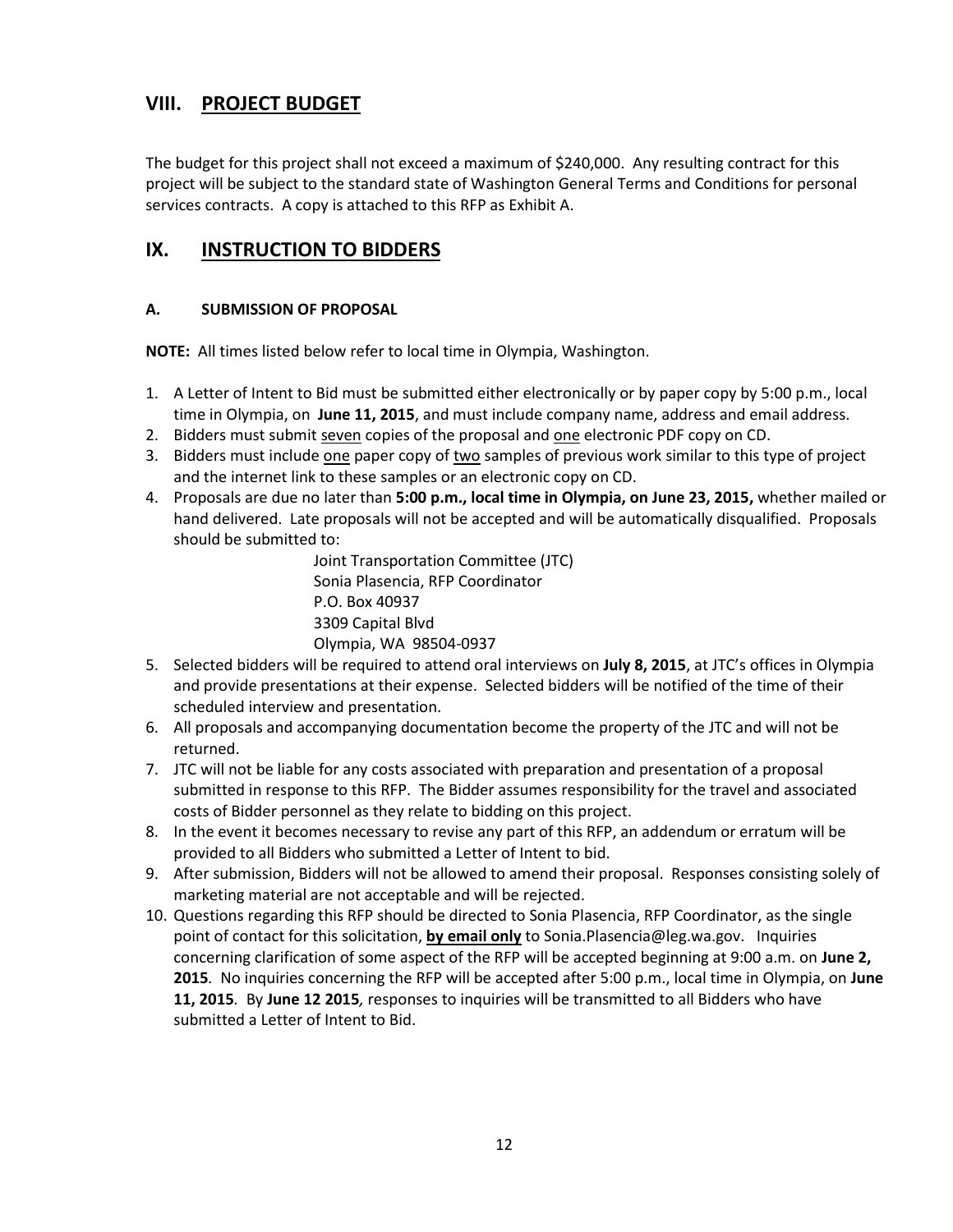### **B. LETTER OF SUBMITTAL**

The Letter of Submittal and the attached Certification and Assurances form (Exhibit B) must each be signed and dated by a person authorized to legally bind the Bidder to a contractual relationship, e.g., the President or Executive Director if a corporation, the managing partner if a partnership, or the proprietor if a sole proprietorship. Along with introductory remarks, the Letter of Submittal is to include by attachment the following information about the Bidder and any proposed subcontractors:

- 1. Name, address, principal place of business, telephone number, and fax number/email address of legal entity or individual with whom contract would be written.
- 2. Name, address, and telephone number of each principal officer (President, Vice President, Treasurer, Chairperson of the Board of Directors, etc.).
- 3. Legal status of the Bidder (sole proprietorship, partnership, corporation, etc.) and the year the entity was organized to do business as the entity now substantially exists.
- 4. Federal Employer Tax Identification number or Social Security number and the Washington Uniform Business Identification (UBI) number issued by the state of Washington Department of Revenue.
- 5. Location of the facility from which the Bidder would operate.
- 6. The names of any Washington State employees or former Washington State employees employed or on the firm's governing board as of the date of the proposal. Include their position and responsibilities within the Consultant's organization. If following a review of this information, it is determined by the JTC that a conflict of interest exists, the Bidder may be disqualified from further consideration for the award of a contract.

#### **C. PROPOSAL FORMAT**

Seven copies of the proposal must be submitted on eight and one-half by eleven (8 1/2x11) inch paper with tabs separating the major sections of the proposal and one electronic PDF copy on CD. The five major sections of the proposal are to be submitted in the order noted below:

- 1. Letter of Submittal, including signed Certifications and Assurances (Exhibit B).
- 2. Technical Approach
	- The Technical Approach should respond to Tasks 1-6 of the Scope of Work, Section ll of this RFP, not to exceed ten pages. This page limitation does not include resumes, qualifications, work samples, the Letter of Submittal or signed Certifications and Assurances form.
	- The Technical Approach should describe the approaches, methodologies, and techniques that will be used to undertake each of these tasks and produce the deliverables; and shall identify each person responsible for each task. It should describe in as much detail as possible the anticipated tasks, levels of effort, schedules, and coordination work required to undertake the Tasks.
- 3. Management Approach
	- The Management Approach shall describe how your firm proposes to organize, manage, control, and report on the status of the study. Identify all critical milestones. It should include the following:
		- o A statement of qualifications to conduct this work.
		- $\circ$  Identification of the individual(s) who will do the actual work being proposed, with attached professional resumes. Please keep resumes as concise as possible.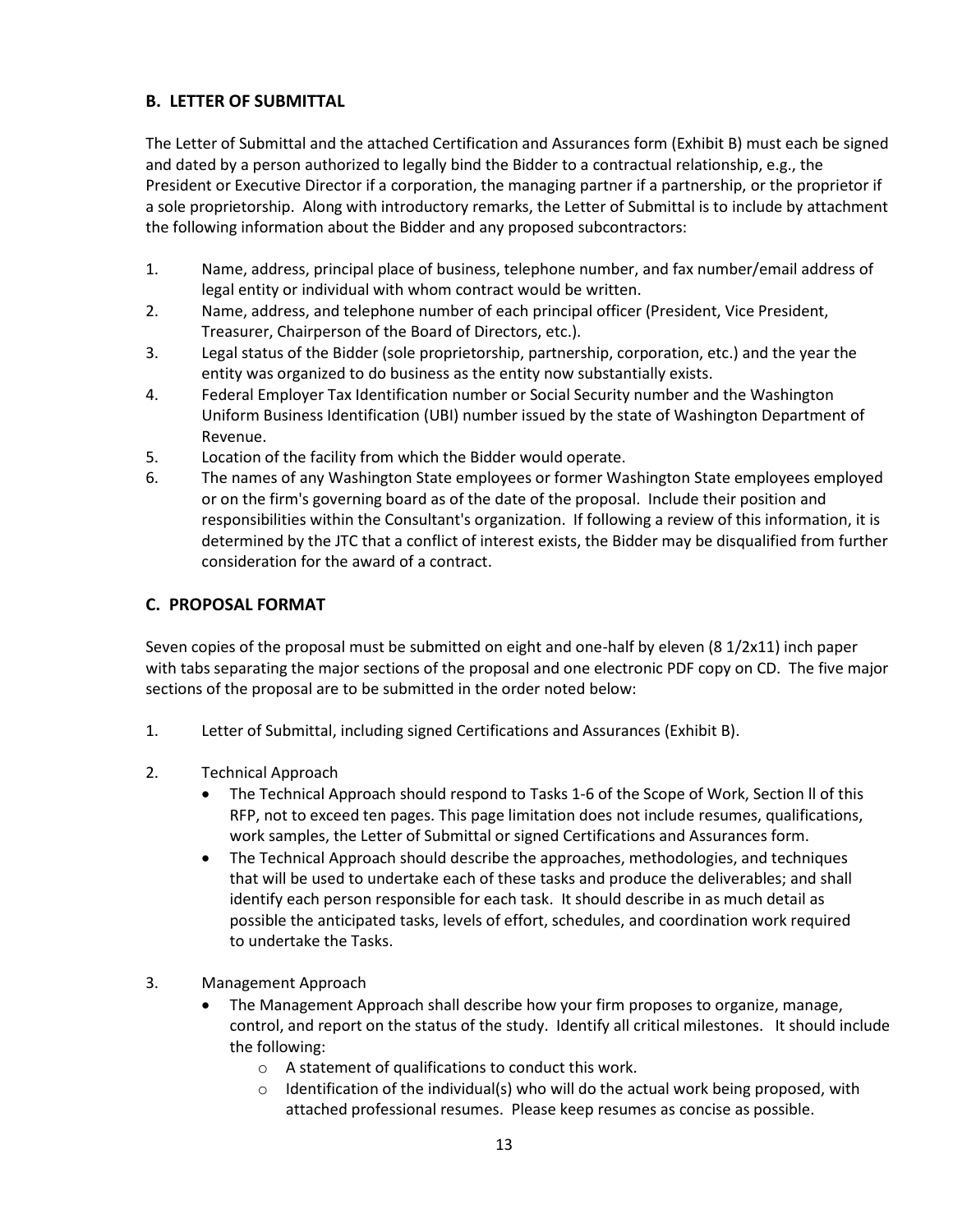- o An organization chart indicating the lines of authority for all personnel involved in performance of the potential contract.
- $\circ$  A description of staff responsibilities and the amount of time they will devote to the project by task or topic area.
- Bidders must include one paper copy of two samples of previous work similar to this type of project and the Internet link to these samples or an electronic copy on CD.
- 4. Cost Approach
	- The total cost of this work in a detailed budget, including direct and indirect labor, travel, and any other expenses (itemized). The cost description shall identify projected work hours and hourly rate(s) for each employee, by name and task, who will be assigned to this project.
- 5. References
	- Include three references with whom your firm and the proposed Consultant Project Manager has done similar work. For each reference, include name, title, organization, address, phone number and email address. References shall not include staff of the Joint Transportation Committee, nor Washington State House or Senate Transportation Committee staff.

# **X. EVALUATION CRITERIA**

Proposals will be reviewed and evaluated by a panel selected by the JTC. After the initial evaluations, the JTC will select a small group of Bidders as finalists for oral interviews and presentations to the evaluation panel. Commitments made by the Bidder at the oral interview, if any, will be considered binding. The score from the oral presentation will be considered independently and will determine the apparently successful bidder.

Written proposals submitted in response to this RFP will be evaluated and weighted on the following three categories. This evaluation will be used solely for selecting Bidders to be invited to make an oral presentation.

- Technical Approach (50%)
	- o Proposed project approach and methodology
	- o Quality of work plan
	- o Feasibility of proposed schedule
	- o Description of proposed deliverables
- Management Approach (40%)
	- o Project team structure internal controls
	- o Staff qualifications & resumes
	- $\circ$  Relevant experience with projects of similar complexity & type
	- o Other applicable experience
- Cost Approach (10%)
	- o Quality of detailed budget
	- o Reasonableness of cost approach
	- o Total project cost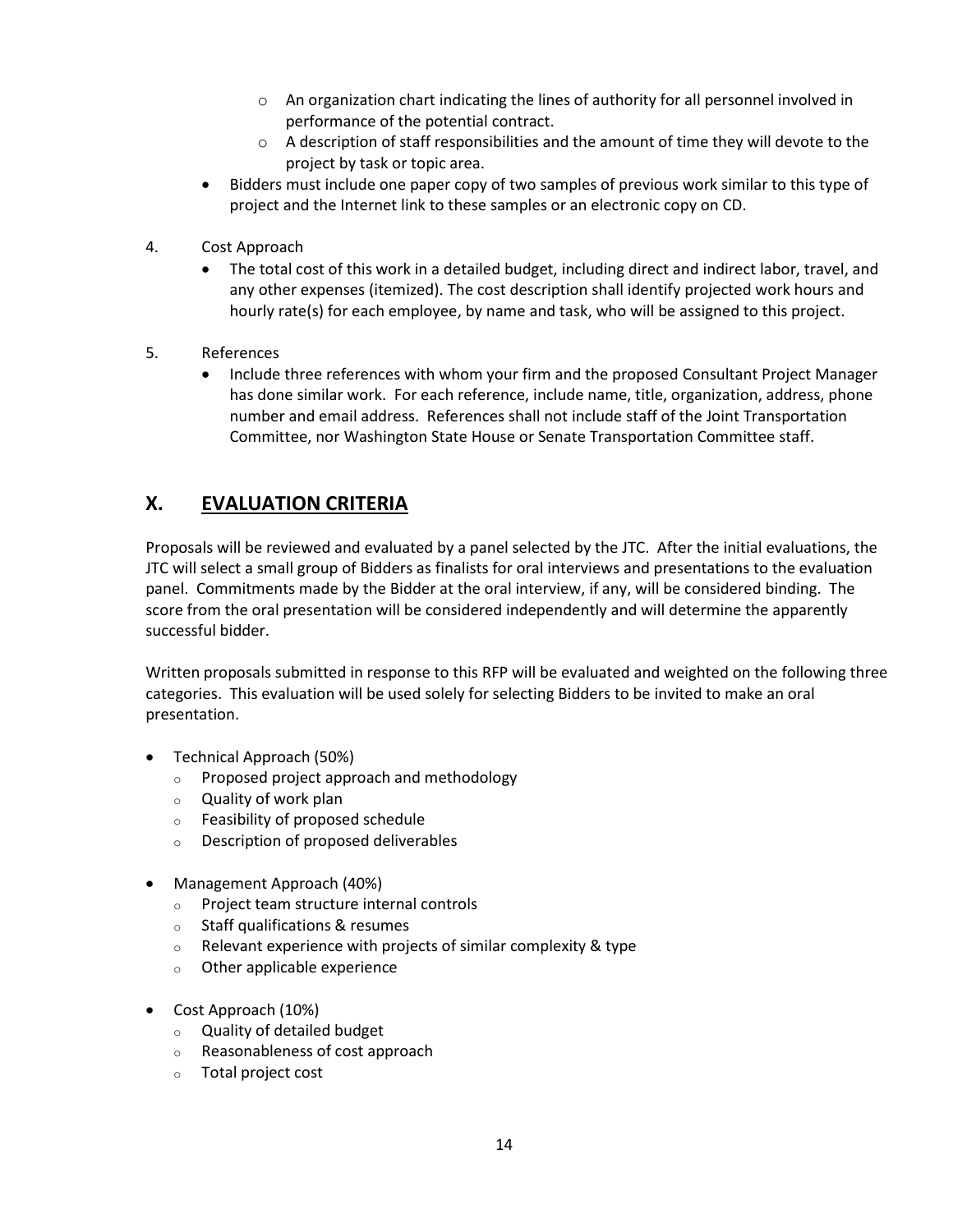### **XI. ESTIMATED SCHEDULE OF ACTIVITIES**

Letters of Intent to Bid due June 11, 2015 Due date for proposals and the United States of the United States June 23, 2015 Oral Interviews **July 8, 2015** Announce apparently successful Bidder Approximately July 13, 2015 Estimated contract start date July 20, 2015

Study update to JTC **COLL 2015** Study update to JTC and Study update to JTC and Study and Study Detection of Detection Final report draft due December 14, 2015 Present draft final Report to JTC December 17, 2015, in Olympia, Washington Potential presentations to House and Senate Likely in January, 2016 (both Transportation Committees presentations likely on the same day)

Kick-off meeting with Staff Workgroup The week of July 20, 2015 or as soon thereafter as possible

# **XII. PROPRIETARY INFORMATION**

All proposals received shall become public record, but shall remain confidential until the successful bidder resulting from this RFP, if any, is announced. Thereafter, proposals shall be available for public inspection and copying as required by Chapter 42.56 RCW (the principal Washington State statute pertaining to accessibility to public records) except as exempted in that chapter or by other law. Bidders are advised that the permissible exemptions from public disclosure pursuant to Chapter 42.56 RCW are very narrow in scope and will be strictly construed. In the event that a bidder desires to claim portions of its proposal as exempt from disclosure under the provisions of the aforementioned RCW, it is incumbent upon that bidder to clearly identify those portions in a proposal transmittal letter. The transmittal letter must identify the page and particular exemption(s) from disclosure upon which it is making its claim. Further, each page claimed to be exempt must be clearly identified by the word "CONFIDENTIAL" printed on the lower righthand corner of the page. *Designating the entire proposal as confidential is not acceptable and will not be honored.*

**NOTE:** The proposal of the successful bidder will be attached to the resulting contract and incorporated therein by that attachment. Therefore, as part of a public state agency contract, the *entirety* of the successful bidder's proposal will be subject to public disclosure regardless of any claim of confidentiality or previously applicable statutory exemption. Nevertheless, should a successful bidder obtain a court order from a Washington State court of competent jurisdiction prohibiting disclosure of parts of its proposal prior to the execution of the contract incorporating the same, the JTC shall comply with the court order. The burden is upon the successful bidder to evaluate and anticipate its need to maintain confidentiality and to proceed accordingly. Timeliness will be of the essence; a delay in execution of the contract to accommodate a petition to the courts will not be allowed.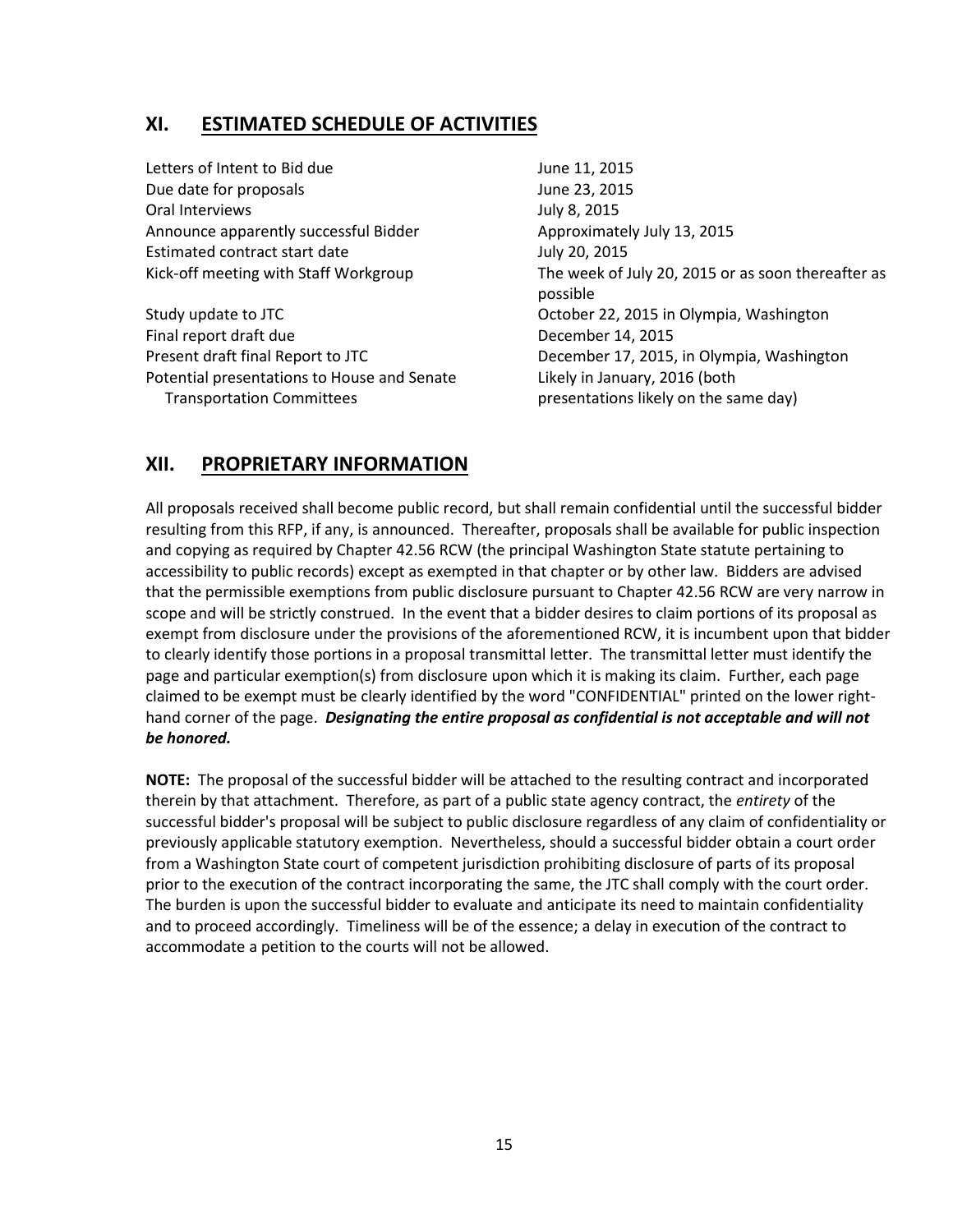### **XIII. JTC RIGHTS**

- 1. Determination of clarity and completeness in the responses to any of the provisions in this RFP will be made solely by the JTC. The JTC reserves the right to require clarification, additional information, and materials in any form relative to any or all of the provisions or conditions of this RFP.
- 2. The JTC reserves the right to reject any or all proposals at any time prior to the execution of a contract acceptable to the JTC, without any penalty to the JTC.
- 3. The JTC intends to award the contract to the Bidder with the best combination of attributes based on the evaluation criteria listed in Section X of this RFP. This RFP does not, however, obligate the JTC to contract for services herein.
- 4. Should the JTC fail to negotiate a contract with the Apparently Successful Bidder, the JTC reserves the right to negotiate and contract with the next most qualified Bidder.
- 5. The JTC reserves the right to waive specific terms and conditions contained in this RFP.
- 6. It shall be understood by Bidders that their proposal is predicated upon acceptance of all terms and conditions contained in this RFP unless the Bidder has obtained such a waiver, in writing, from the JTC prior to submission of the proposal. Any such waiver will be granted to all Bidders.
- 7. The JTC reserves the right, at its sole discretion, to waive minor administrative irregularities contained in any Bidder's proposal.

Thank you for your interest.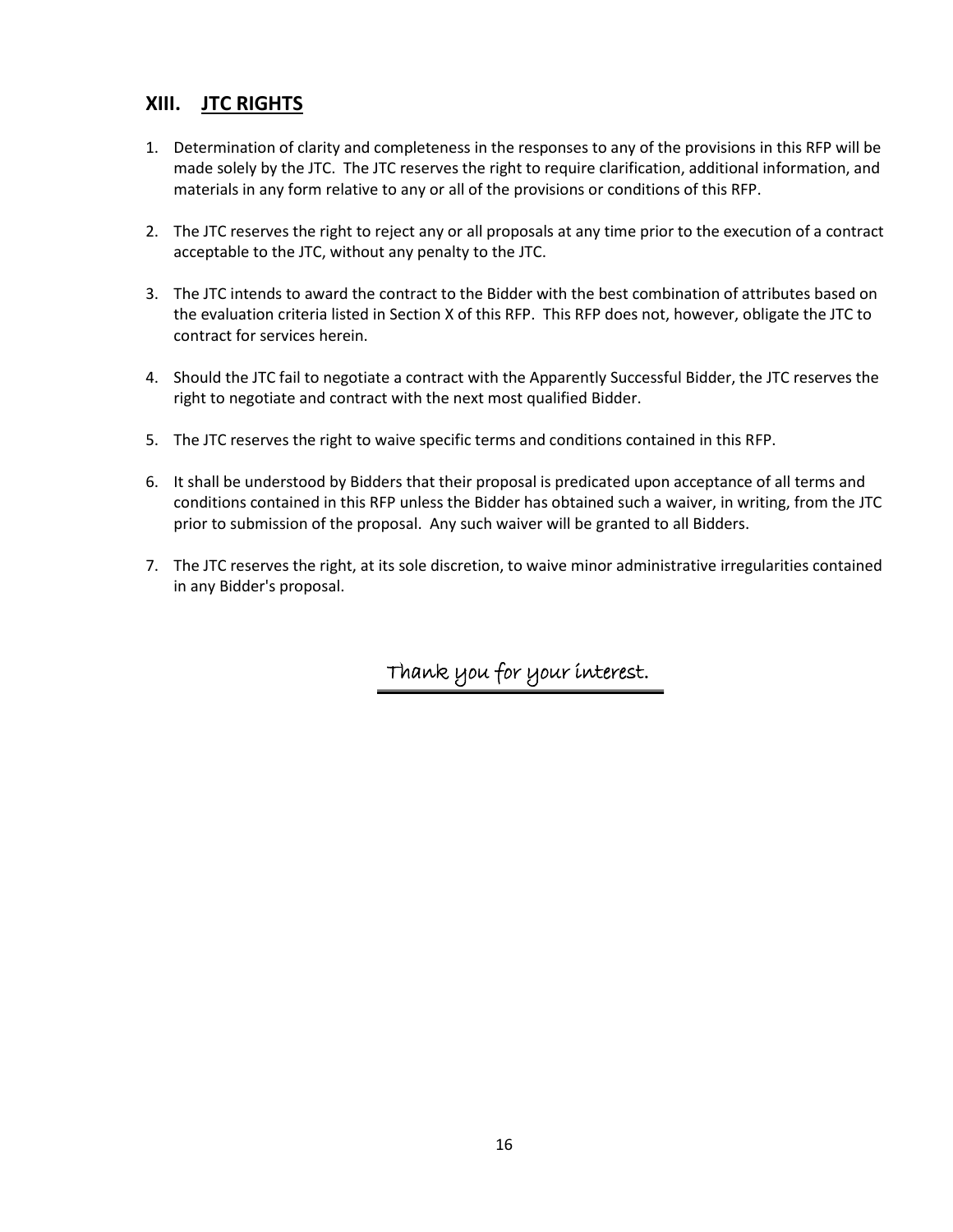**EXHIBIT A**

#### **GENERAL TERMS AND CONDITIONS**

DEFINITIONS -- As used throughout this contract, the following terms shall have the meaning set forth below:

- A. The "Joint Transportation Committee," or "JTC," shall mean the Washington State Joint Transportation Committee, any division, section, office, unit, or other entity of JTC or any of the officers or other officialslawfully representing the JTC.
- B. "Contractor" shall mean that firm, provider, organization, individual, or other entity performing services under this contract, and shall include all employees of the Contractor.
- C. "Subcontractor" shall mean one not in the employment of the Contractor, who is performing all or part of those services under this contract under a separate contract with the Contractor. The terms "Subcontractor" and "Subcontractors" means Subcontractor(s) in any tier.

ADVANCE PAYMENTS PROHIBITED -- No payment in advance or in anticipation of services or supplies to be provided under this contract shall be made by JTC.

CHANGE OF CONTROL OR PERSONNEL -- Contractor shall promptly and in any case within twenty-four (24) hours notify the JTC Project Manager in writing:

- 1. If any of the representations and warranties of the Contractor set forth in this contract shall cease to be true at any time during the term of this contract;
- 2. Of any material change in the Contractor's management staff;
- 3. Of any change in control of the Contractor or in the business structure of the Contractor;
- 4. Of any other material change in the Contractor's business, partnership, or corporate organization relating to this engagement. All written notices regarding changes in management staff shall contain the same information about newly assigned management staff as was requested by JTC in the RFP and such additional information as may be requested by the JTC. For purposes hereof, the term "management staff" shall mean those persons identified as senior management in any response to a RFP or who otherwise will exercise a major administrative role or major policy or consultant role to the provision of the Contractor's services hereunder. All written notices regarding changes in control of the Contractor shall contain the same information about any new controlling entity as was requested by JTC in the RFP regarding the Contractor and such additional information as may be requested by JTC.

Approval of these changes rests solely with JTC and will not be unreasonably withheld.

CHANGES AND MODIFICATIONS -- The JTC may, at any time, by written notification to the Contractor, make changes in the general scope of the services to be performed under the contract. If any such changes cause an increase or decrease in the cost of, or the time required for the performance of this contract, an equitable adjustment may be made in the contract price or period of performance, or both, and the contract shall be modified in writing accordingly. Any claim by the Contractor for adjustment under this clause must be asserted within thirty (30) days from the date of Contractor's receipt of the notice of such change; *provided*, however, that the JTC may, upon determining that the facts justify such action, receive and act upon such claim asserted at any time prior to final payment under this contract. Failure to agree to any adjustment shall be a dispute concerning a question of fact within the meaning of the clause of this contract entitled "Disputes." However, nothing in this clause shall excuse the Contractor from proceeding with the contract as changed.

CONFLICT OF INTEREST -- JTC may, by written notice to the Contractor, terminate this contract if it is found after due notice and examination by the JTC that there is a violation of the State Ethics Law Chapter 42.52 RCW; or any similar statute involving the Contractor in the procurement of, or performance under, this contract.

In the event this contract is terminated as provided above, JTC shall be entitled to pursue the same remedies against the Contractor as it could pursue in the event of a breach of the contract by the Contractor. The rights and remedies of JTC provided for in this clause shall not be exclusive and are in addition to any other rights and remedies provided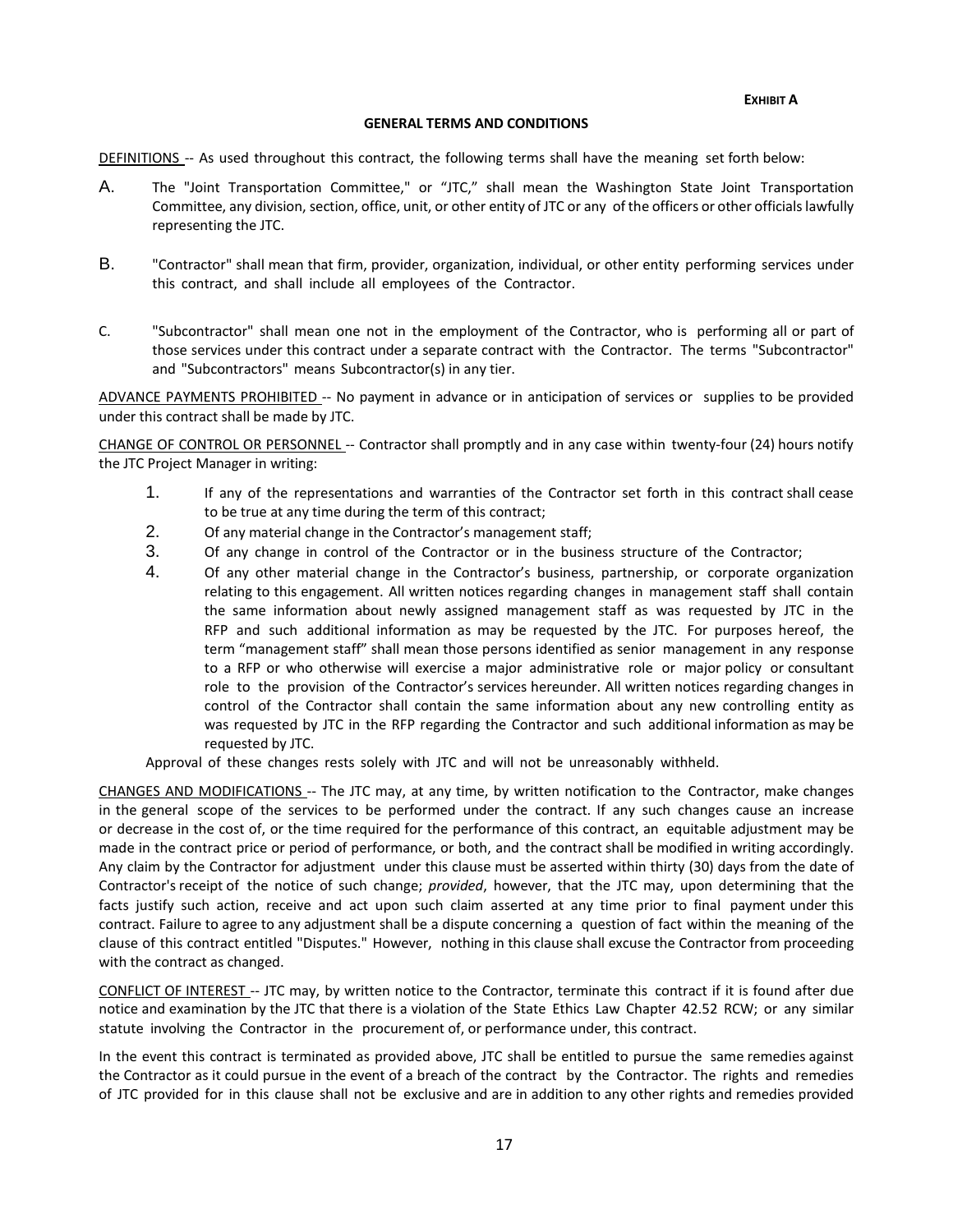by law. The existence of facts upon which the JTC makes any determination under this clause shall be an issue and may be reviewed as provided in the "Disputes" clause of this contract.

CONTRACTOR NOT EMPLOYEE OF THE AGENCY -- The Contractor and his or her employees or agents performing under this contract are not employees or agents of JTC. The Contractor will not hold himself/herself out as or claim to be an officer or employee of JTC or of the state of Washington by reason hereof, nor will the Contractor make any claim or right, privilege or benefit which would accrue to an employee under Chapter 41.06 RCW.

COVENANT AGAINST CONTINGENT FEES -- The Contractor warrants that no person or selling agent has been employed or retained to solicit or secure this contract upon an agreement or understanding for a commission, percentage, brokerage, or contingent fee, excepting bona fide employees or bona fide established agent maintained by the Contractor for the purpose of securing business. JTC shall have the right, in the event of breach of this clause by the Contractor, to annul this contract without liability or, at its discretion, to deduct from the contract price or consideration or recover by other means the full amount of such commission, percentage, brokerage or contingent fee.

DISPUTES – If a dispute should arise between the Contractor and JTC regarding the performance or expected outcomes of the contract, such dispute shall be referred to the JTC Committee Coordinator for review and decision. If the decision by the JTC Committee Coordinator is not satisfactory to the Contractor, the Contractor may request in writing that the dispute be reviewed by the Legislative Members of the JTC Executive Committee. Such written request shall be provided to the JTC Committee Coordinator within five (5) daysfollowing the Committee Coordinator's decision. The Committee Coordinator shall present the written request to the Legislative Members of the JTC Executive Committee at its earliest convenience for review and decision. The decision of the Legislative Members shall become final and binding.

Unless mutually agreed to by the JTC and the Contractor, the work to be performed under this agreement shall not be delayed or stopped during the review of a dispute either by the JTC Committee Coordinator or the JTC Executive Committee.

FORCE MAJEURE -- Neither party shall be liable to the other or deemed in default under this contract for any delay or failure to perform its obligations under this contract if such delay or failure arises from any cause or causes beyond the reasonable control of the parties and without fault or negligence of the parties, including and not limited to acts of God, war, riots, strikes, fire, floods, earthquakes, epidemics, or other similar circumstances.

GOVERNING LAW -- This contract shall be governed by the laws of the state of Washington. In the event of a lawsuit involving this contract, venue shall be proper only in Thurston County. The Contractor, by execution of this contract, acknowledges the jurisdiction of the courts of the state of Washington in this matter.

INDEMNIFICATION -- The contractor shall defend, protect, and hold harmless the state of Washington, JTC, or any employees thereof, from and against all claims, suits or actions arising from the Contractor's acts which are libelous or slanderous, which result in injury to persons or property, which violate a right of confidentiality, or which constitute an infringement of any copyright, patent, trademark, or trade name through use of reproduction of material of any kind.

INDUSTRIAL INSURANCE COVERAGE -- The Contractor shall provide or purchase industrial insurance coverage prior to performing work under this contract as required under Title 51 RCW. JTC will not be responsible for payment of industrial insurance premiums or for any other claim or benefit for this Contractor, or any Subcontractor or employee of the Contractor, which might arise under the industrial insurance laws during performance of duties and services under this contract.

LICENSING, ACCREDITATION AND REGISTRATION -- The Contractor shall comply with all applicable local, state and federal licensing, accreditation, and registration requirements and standards, necessary for the performance of this contract.

LIMITATION OF AUTHORITY -- Only the JTC shall have the express, implied, or apparent authority to alter, amend, modify or waive any clause or condition of this contract. Furthermore, any alteration, amendment, modification, or waiver of any clause or condition of this contract is not effective or binding unless made in writing and signed by the JTC.

NONASSIGNABILITY -- Neither this contract, nor any claim arising under this contract, shall be transferred or assigned by the Contractor.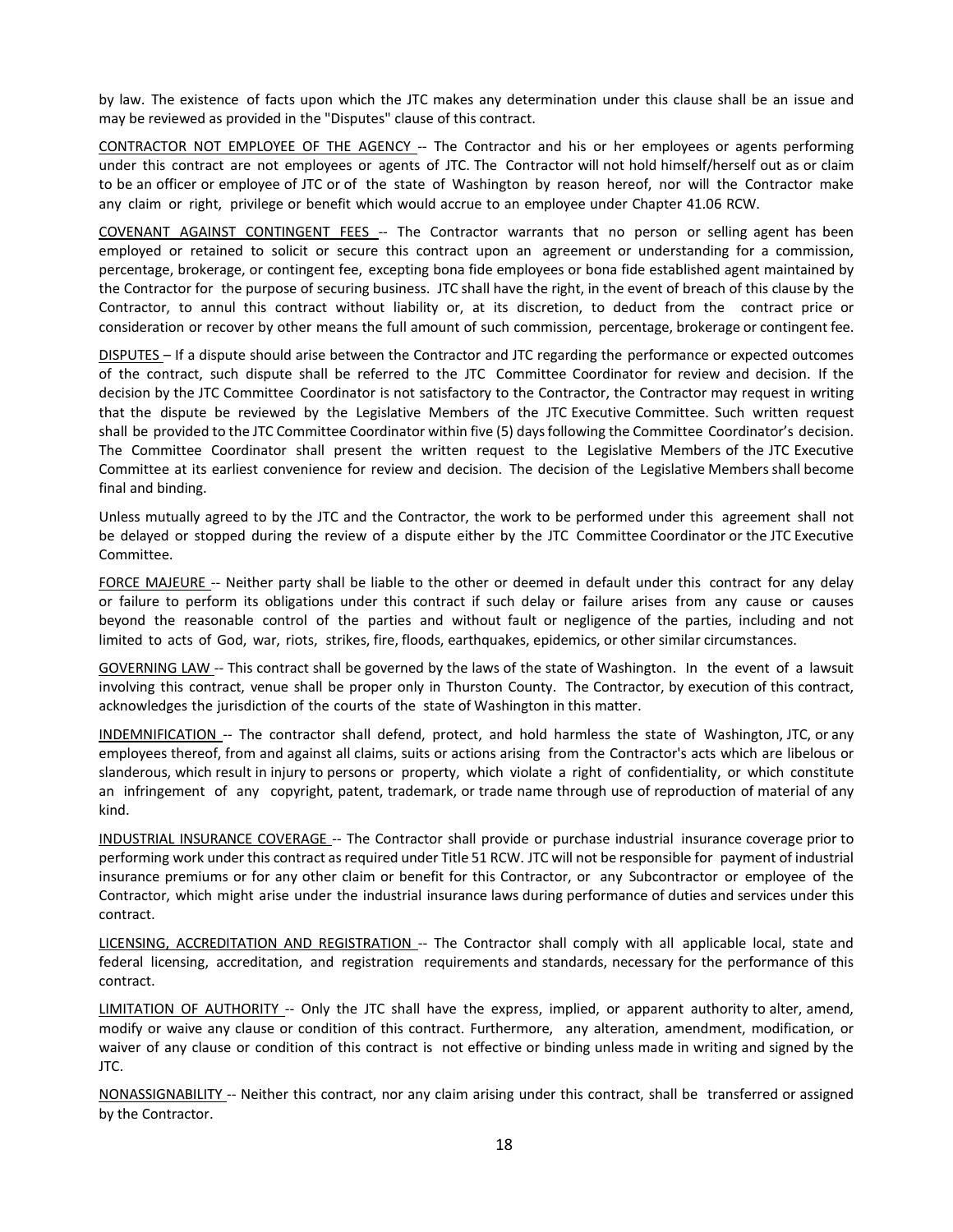NONDISCRIMINATION -- During the performance of this contract, the Contractor shall comply with all federal and state nondiscrimination laws, regulations, and policies.

NONCOMPLIANCE WITH NONDISCRIMINATION LAWS -- In the event of the Contractor's noncompliance or refusal to comply with any nondiscrimination law, regulation, or policy, this contract may be rescinded, canceled, or terminated in whole or in part, and the Contractor may be declared ineligible for further contracts with JTC. The Contractor shall, however, be given a reasonable time in which to cure this noncompliance. Any dispute may be resolved in accordance with the "Disputes" procedure set forth herein.

PAYMENT OF TAXES -- Contractor shall pay all applicable taxes assessed on the compensation received under this contract and shall identify and pay those taxes under Contractor's federal and state identification number(s).

RECORDS, DOCUMENTS AND REPORTS -- The Contractor shall maintain books, records, documents, data and other evidence of accounting procedures and practices which sufficiently and properly reflect all direct and indirect costs of any nature expended in the performance of this contract. These records shall be subject at all reasonable times to inspection, review, or audit by personnel duly authorized by the JTC, State Auditor or state or federal officials so authorized by law, regulation, or contract. The Contractor will retain all books, records, documents, and other materials relevant to this contract for six (6) years after the date of final payment, and make them available for inspection by persons authorized under this provision.

If any litigation, claim or audit is started before the expiration of the six (6) year period, the records shall be retained until all litigation claims, or audit findings involving the records have been resolved.

REGISTRATION WITH DEPARTMENT OF REVENUE -- The Contractor shall complete registration with the Department of Revenue, [http://dor.wa.gov/Content/Home/Default.aspx,](http://dor.wa.gov/Content/Home/Default.aspx) and be responsible for payment of all taxes due on payments made under this contract.

RIGHT OF INSPECTION -- The Contractor shall provide right of access to its facilities to the JTC, or any of its officers, or to any other authorized agent or official of the state of Washington or the federal government at all reasonable times, in order to monitor and evaluate performance, compliance, and/or quality assurance under this contract.

RIGHTS IN DATA -- Unless otherwise provided, data which originates from this contract shall be "works for hire" as defined by the U.S. Copyright Act and shall be owned by JTC. Data shall include, but not be limited to: working papers, reports, documents, pamphlets, advertisements, books, magazines, surveys, studies, computer programs, films, tapes, and/or sound reproductions. Ownership includes the right to copyright, patent, register, and the ability to transfer these rights.

Data which is delivered under the contract, but which does not originate therefrom shall be transferred to JTC with a nonexclusive, royalty-free, irrevocable license to publish, translate, reproduce, deliver, perform, dispose of, and to authorize others to do so; *provided*, that such license shall be limited to the extent which the Contractor has a right to grant such a license. The Contractor shall exert all reasonable effort to advise JTC, at the time of delivery of data furnished under this contract, of all known or potential invasions of privacy contained therein and of any portion of such document which was not produced in the performance of this contract. JTC shall receive prompt written notice of each notice of claim of copyright infringement received by the Contractor with respect to any data delivered under this contract. JTC shall have the right to modify or remove any restrictive markings placed upon the data by the Contractor.

SAFEGUARDING OF INFORMATION -- The use or disclosure by any party of any information concerning JTC for any purpose not directly connected with the administration of JTC or the Contractor's responsibilities with respect to services provided under this contract is prohibited except by written consent of the JTC.

SAVINGS -- In the event funding from state, federal, or other sources is withdrawn, reduced, or limited in any way after the effective date of this contract and prior to normal completion, JTC may terminate the contract under the "Termination for Convenience" clause, without the five-day notice requirement, subject to renegotiation under those new funding limitations and conditions.

SCOPE OF CONTRACT -- This contract and the attachments incorporate all the contracts, covenants, and understandings between the parties concerning the subject matter, and all such covenants, agreements, and understandings have been merged into this contract. No prior contract or understandings, verbal or otherwise, of the parties or their agents shall be valid or enforceable unless embodied in this contract.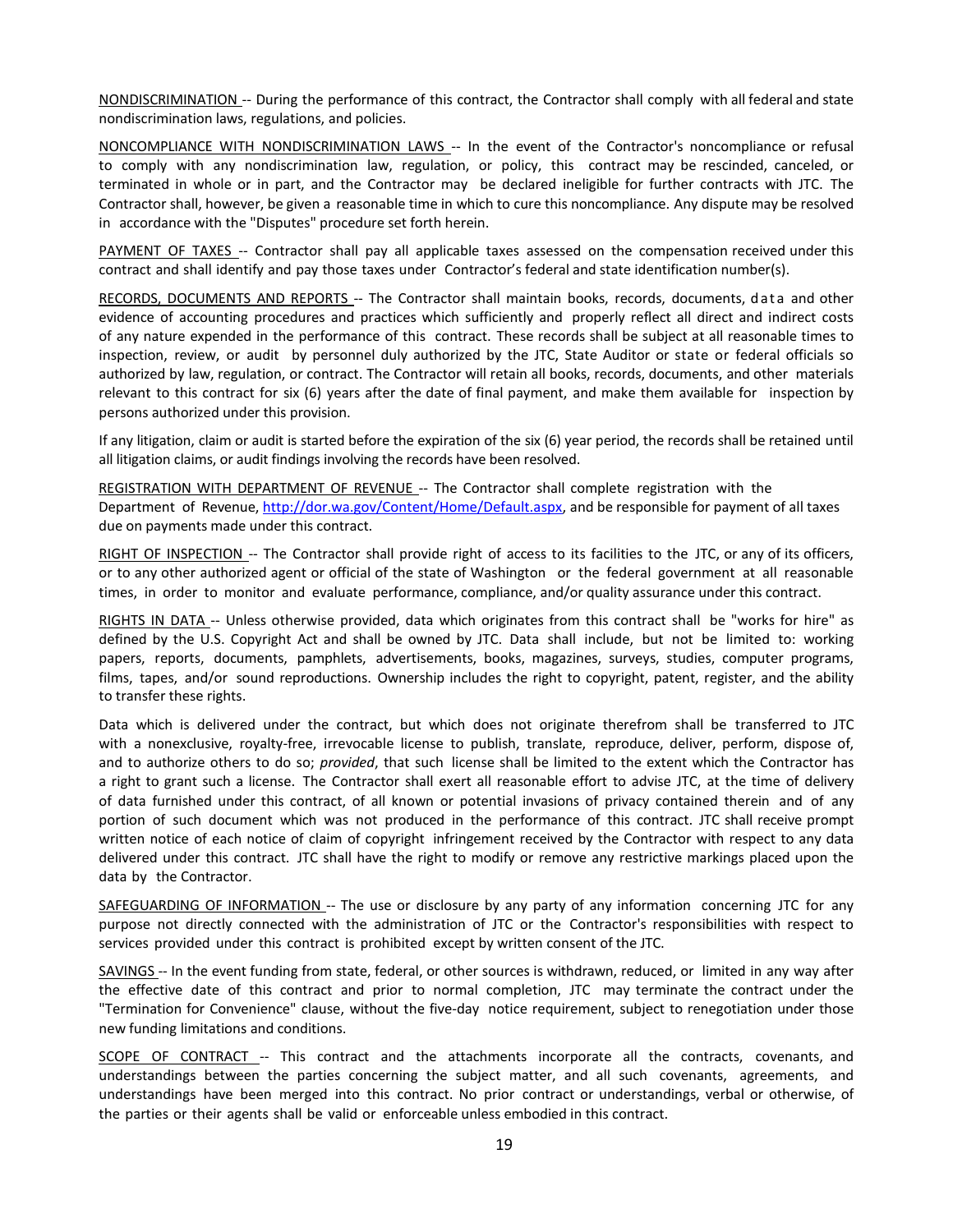SEVERABILITY – The provisions of this contract are intended to be severable. If any term or provision is illegal or invalid for any reason whatsoever, such illegality or invalidity shall not affect the validity of the remainder of the contract.

SUBCONTRACTING -- Neither the Contractor nor any Subcontractor shall enter into subcontracts for any of the work contemplated under this contract without obtaining prior written approval of the JTC.

TERMINATION FOR CAUSE – In the event the JTC determines the Contractor has failed to comply with the conditions of this contract in a timely manner, the JTC has the right to suspend or terminate this contract. In such event the Contractor shall be liable for damages as authorized by law including, but not limited to, any cost difference between the original contract and the replacement or cover contract and all administrative costs directly related to the replacement contract, e.g., cost of the mailing, advertising, and staff time.

A termination shall be deemed a "Terminate for Convenience" if it is determined that the Contractor (i) was not in default, or (ii) failure to perform was outside of his or her control, fault or negligence.

TERMINATION FOR CONVENIENCE -- Except as otherwise provided in this contract, the JTC may, by five (5) days written notice, beginning on the second day after the mailing, terminate this contract in whole or in part when it is in the best interests of JTC. If this contract is so terminated, JTC shall be liable only for payment in accordance with the terms of this contract for services rendered prior to the effective date of termination.

TERMINATION PROCEDURE -- Upon termination of this contract, JTC, in addition to any other rights provided in this contract, may require the Contractor to deliver to JTC any property specifically produced or acquired for the performance of such part of this contract as has been terminated. The provisions of the "Treatment of Assets" clause shall apply in such property transfer.

JTC shall pay to the Contractor the agreed upon price, if separately stated, for completed work and services accepted by JTC, and the amount agreed upon by the Contractor and JTC for (i) completed work and services for which no separate price is stated, (ii) partially completed work and services, (iii) other property or services which are accepted by JTC, and (iv) the protection and preservation of property, unless the termination is for default, in which case the JTC shall determine the extent of the liability of JTC. Failure to agree with such determination shall be a dispute within the meaning of the "Disputes" clause of this contract. JTC may withhold from any amounts due the Contractor such sum as the JTC determines to be necessary to protect JTC against potential loss or liability.

The rights and remedies of JTC provided in this section shall not be exclusive and are in addition to any other rights and remedies provided by law or under this contract.

After receipt of a notice of termination, and except as otherwise directed by the JTC, the Contractor shall:

- 1. Stop work under the contract on the date, and to the extent specified, in the notice;
- 2. Place no further orders or subcontracts for materials, services, or facilities except as may be necessary for completion of such portion of the work under the contract as is not terminated;
- 3. Assign to JTC, in the manner, at the times, and to the extent directed by the JTC, all of the rights, title, and interest of the Contractor under the orders and subcontracts so terminated, in which case JTC has the right, at its discretion, to settle or pay any or all claims arising out of the termination of such orders and subcontracts;
- 4. Settle all outstanding liabilities and all claims arising out of such termination of orders and subcontracts, with the approval or ratification of the JTC to the extent the JTC may require, which approval or ratification shall be final for all the purposes of this clause;
- 5. Transfer title to JTC and deliver in the manner, at the times, and to the extent directed by the JTC any property which, if the contract has been completed, would have been required to be furnished to JTC;
- 6. Complete performance of such part of the work as shall not have been terminated by the JTC; and
- 7. Take such action as may be necessary, or as the JTC may direct, for the protection and preservation of the property related to this contract which is in the possession of the Contractor and in which JTC has or may acquire an interest.

TREATMENT OF ASSETS --

1. Title to all property furnished by JTC shall remain in JTC's office. Title to all property furnished by the Contractor, for the cost of which the Contractor is entitled to be reimbursed as a direct item of cost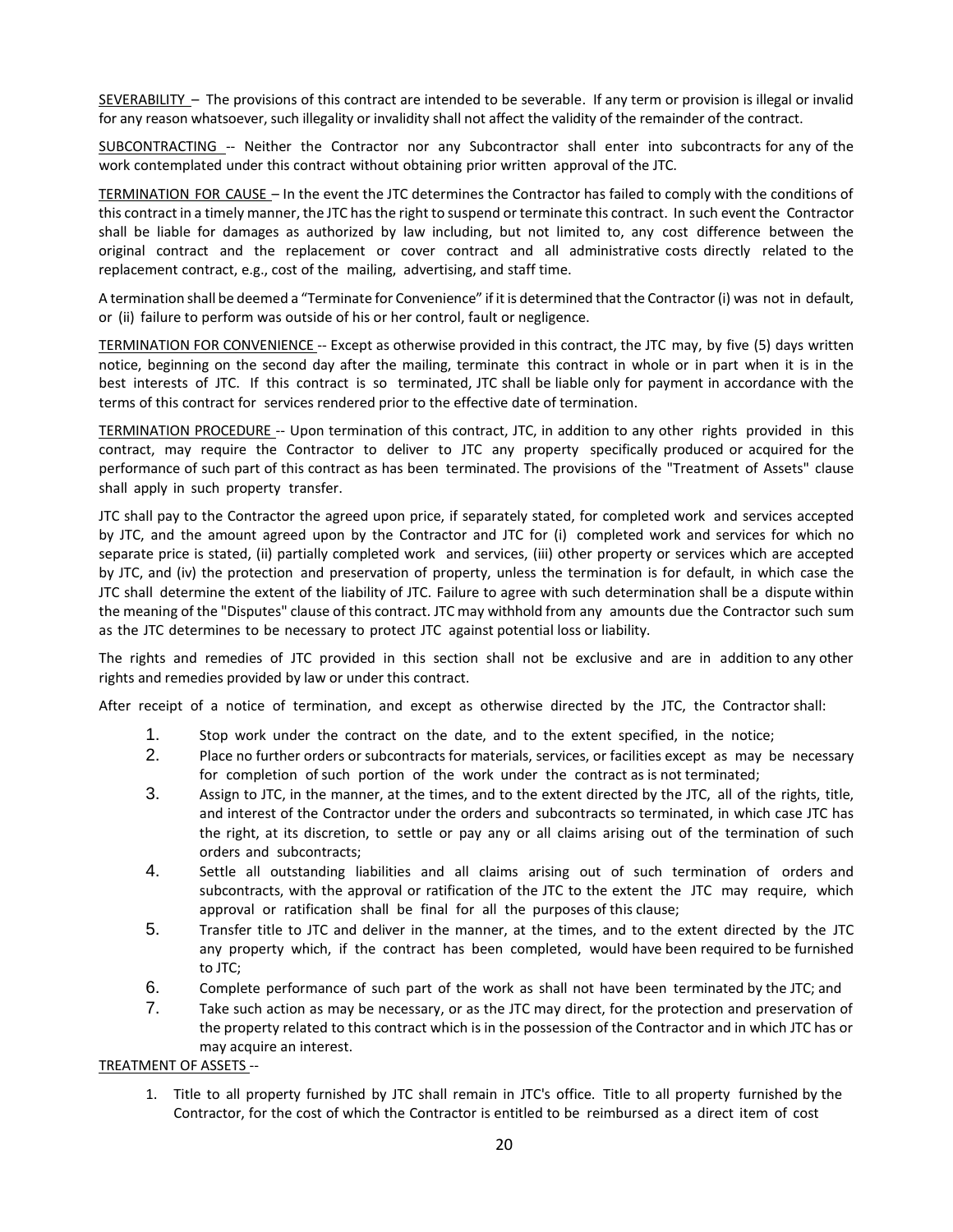under this contract, shall pass to and vest in JTC upon delivery of such property by the vendor. Title to other property, the cost of which is reimbursable to the Contractor under this contract, shall pass to and vest in JTC upon (i) issuance for use of such property in the performance of this contract, or (ii) commencement of use of such property in the performance of this contract, or (iii) reimbursement of the cost thereof by JTC in whole or in part, whichever first occurs.

- 2. Any property of JTC furnished to the Contractor shall, unless otherwise provided herein or approved by the JTC, be used only for the performance of this contract.
- 3. The Contractor shall be responsible for any loss or damage to property of JTC which results from the negligence of the Contractor or which results from the failure on the part of the Contractor to maintain and administer that property in accordance with sound management practices.
- 4. If any JTC property is lost, destroyed or damaged, the Contractor shall notify JTC immediately and shall take all reasonable steps to protect that property from further damage.
- 5. The Contractor shall surrender to JTC all property of JTC prior to settlement upon completion, termination, or cancellation of this contract.
- 6. All reference to the Contractor under this clause shall also include Contractor's employees, agents, or Subcontractors.

WAIVER OF DEFAULT -- Waiver of any default shall not be deemed to be a waiver of any subsequent default. Waiver of breach of any provision of the contract shall not be deemed to be a waiver of any other or subsequent breach and shall not be construed to be a modification of the terms of the contract unless stated to be such in writing, signed by the JTC and attached to the original contract.